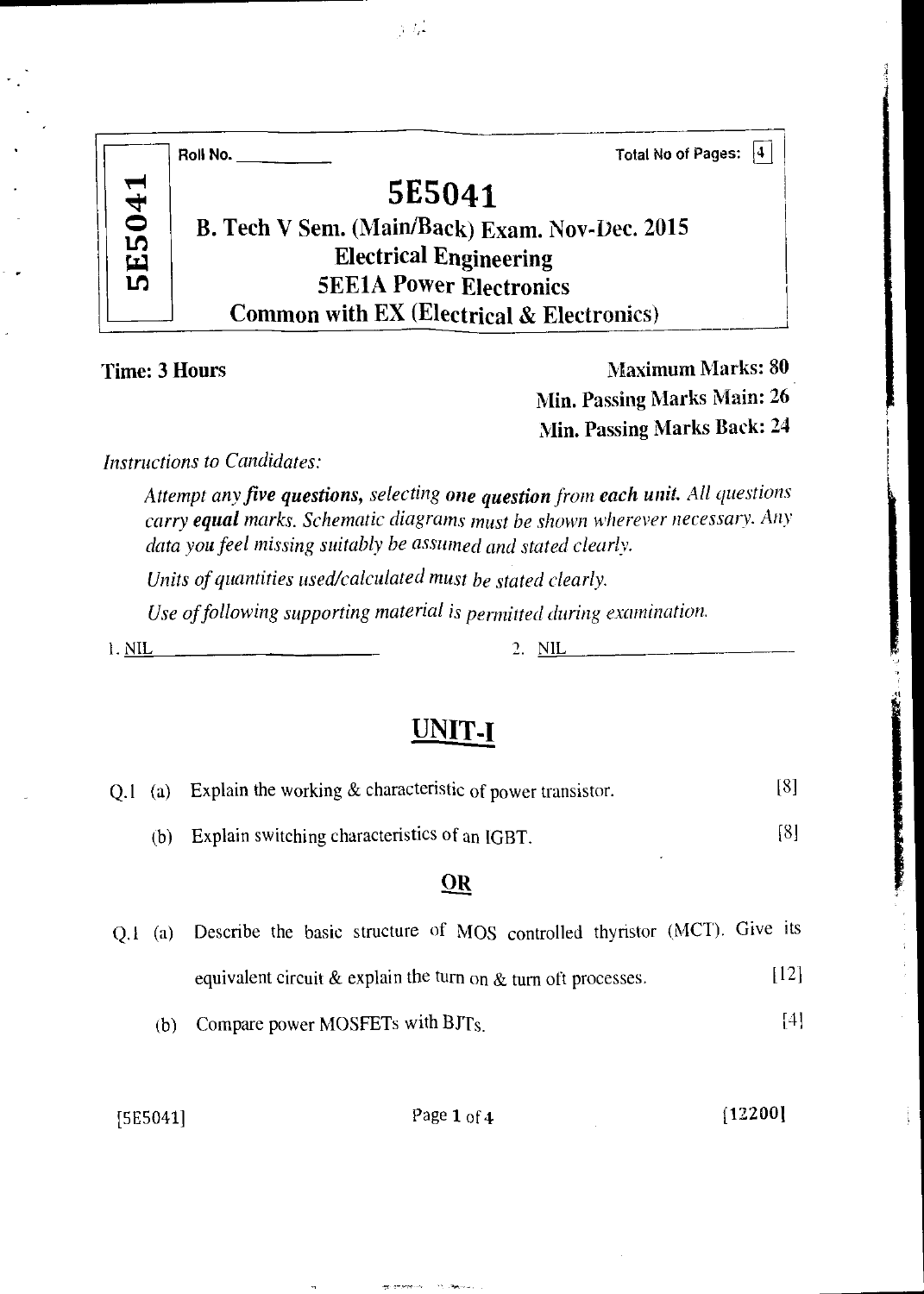### UNIT-II

- Q.2 (a) The specification sheet for an SCR gives maximum rms on state current as 35 A. If this SCR is used in a resistive circuit, compute average on state current rating for half sine wave current for conduction angles of  $[12]$ 
	- $(i)$  180 $^{\circ}$
	- (ii) 90°
	- (iii) 30°
	- (b) Discuss thyristor protection. [4]

#### OR

- Q.2 (a) How can we improve thyristor characteristics? [8]
	- (b) Explain the construction & working of relaxation oscillator. Give necessary  $diagrams.$  181

### UNIT-III

- $Q.3$  (a) A de batty is charged though a resistor R as shown in fig. Derive an expression for the average value of charging current in terms of  $V_m$ , E, R etc on the assumption that SCR is fired continuously. [12]
	- (11 l'or an ac source voltage of 230V, 50HZ, find the value of average charging current for  $R = 8\Omega \& E = 150V$ .
	- (ii) Find the power supplied to battery & that dissipated in the resistor.
	- (iii) Calculate the supply pf



(b) List out the application of phase controlled rectifiers.

 $[4]$ 

ليبرد

 $[5E5041]$  Page 2 of 4  $[12200]$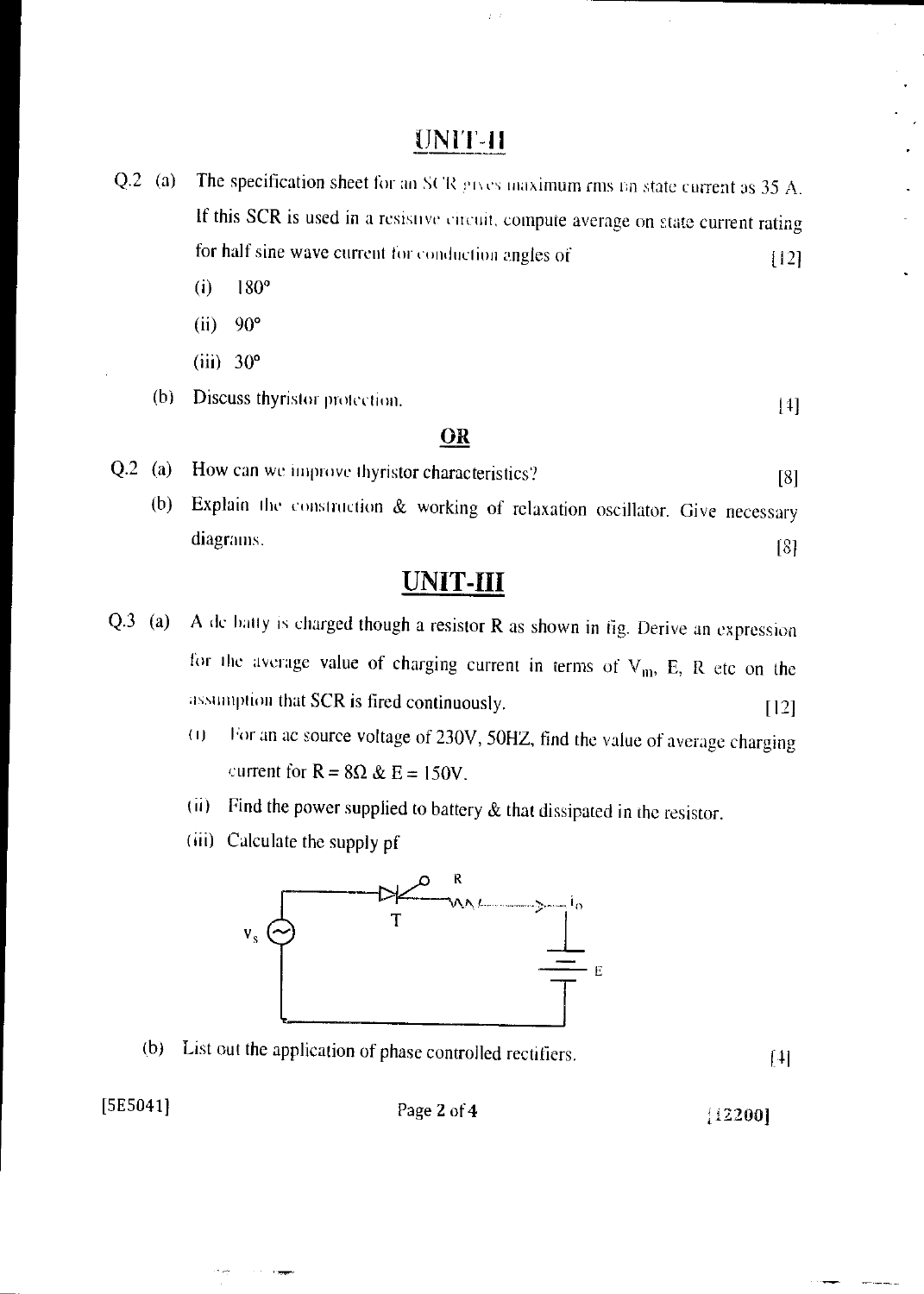Q.3 (a) A single phase full converter delivers power to a resistive load R for ac source voltage Vs. Show that average output Vo is gives by-

$$
\[ \nabla_{\alpha} = \frac{\sqrt{2Vs}}{\Pi} (1 + \cos \alpha) \]
$$

Sketch the time variations of source voltage, output voltage, output current  $\&$ voltage across one pair of SCRs. Find the circuit turn off time. [8]

(b) For the converter of pert (a), show that rms value of output current is given by

$$
I_{or} = \frac{V_s}{R} \left[ \frac{1}{\Pi} \left\{ (\Pi - \alpha) + \frac{1}{2} \sin 2\alpha \right\} \right]^{1/2}
$$
 [8]

### UNIT-IV

Q.4 (a) Discuss the effect of source impedance on the performance of converters. [8]

(b) Discuss the mechanism of pulse width modulation control. [8]

#### **OR**

 $Q.4$  Write short note on- [8 $\times$ 2=16]

(a) Extinction angle control.

(b) Symmetrical angle control.

### UNIT-V

Q.5 (a) Explain principle of chopper operation. Give its control strategies. [8]

- (b) For type A chopper, dc source voltage = 230V, load resistance is  $10\Omega$ . Take a voltage drop of 2V across chopper when it is on. For a duty cycle of 0.4, Explain principle of chopper operation. Give its control strategies. [8]<br>For type A chopper, dc source voltage = 230V, load resistance is  $10\Omega$ . Take a<br>voltage drop of 2V across chopper when it is on. For a duty cycle of
	- Average & rms values of output voltage.
	- (ii) Chopper efficiency.

[5E5041] Page 3 of **4 [12200]**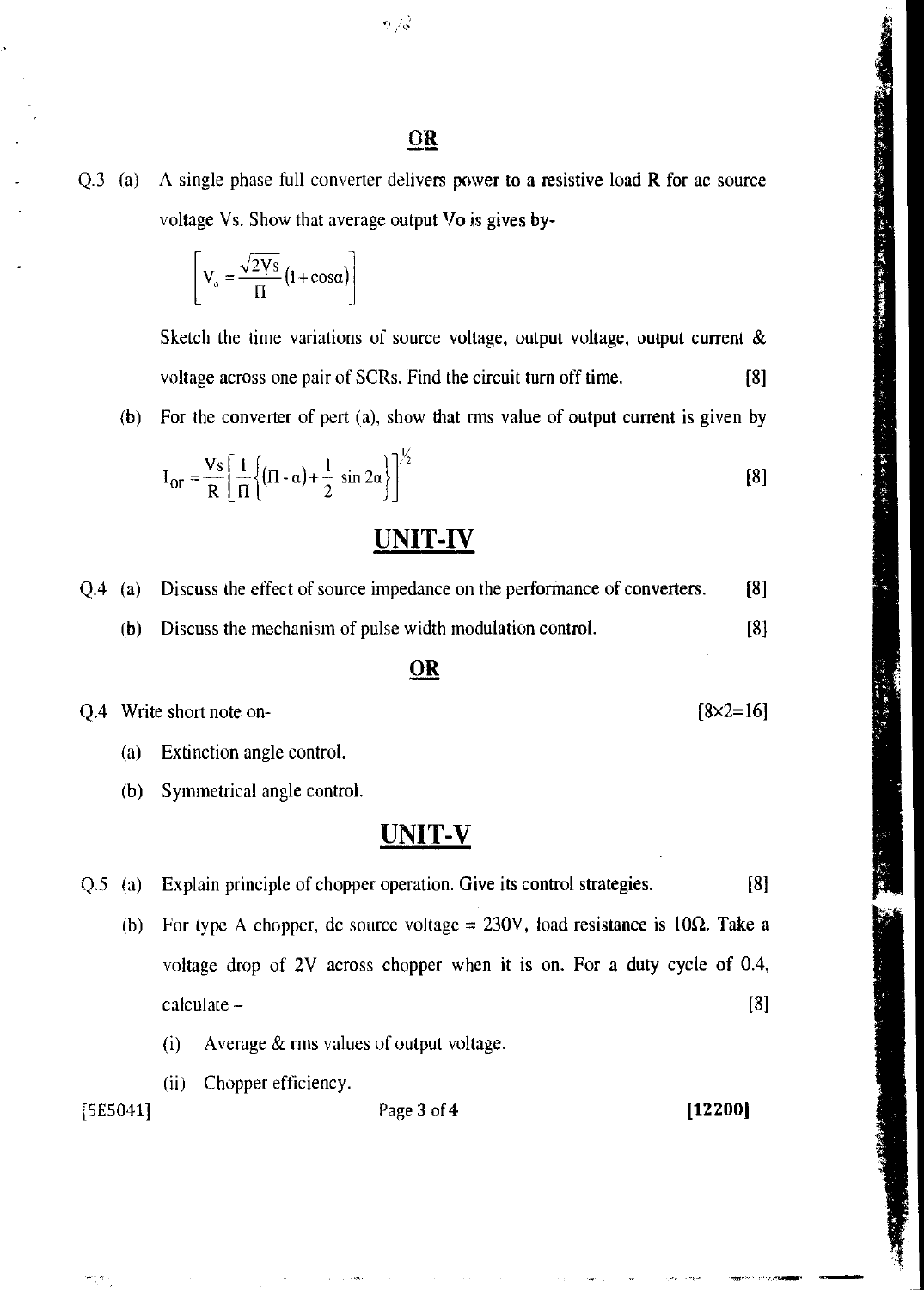- Q.5 ia) Draw the circuit diagram & current wave form of multiphase chopper for phase shifted operation for  $\infty = 0.50$  and  $\infty = 0.60$  [8]
	- (I)) Explain the working *&* circuit of Load Commutated Chopper. Give its merits & dimerits. [8]

.......................

5E5041] Page **4** of **4** [12200]

 $\bar{\mathcal{O}}$  .

 $\frac{1}{2}$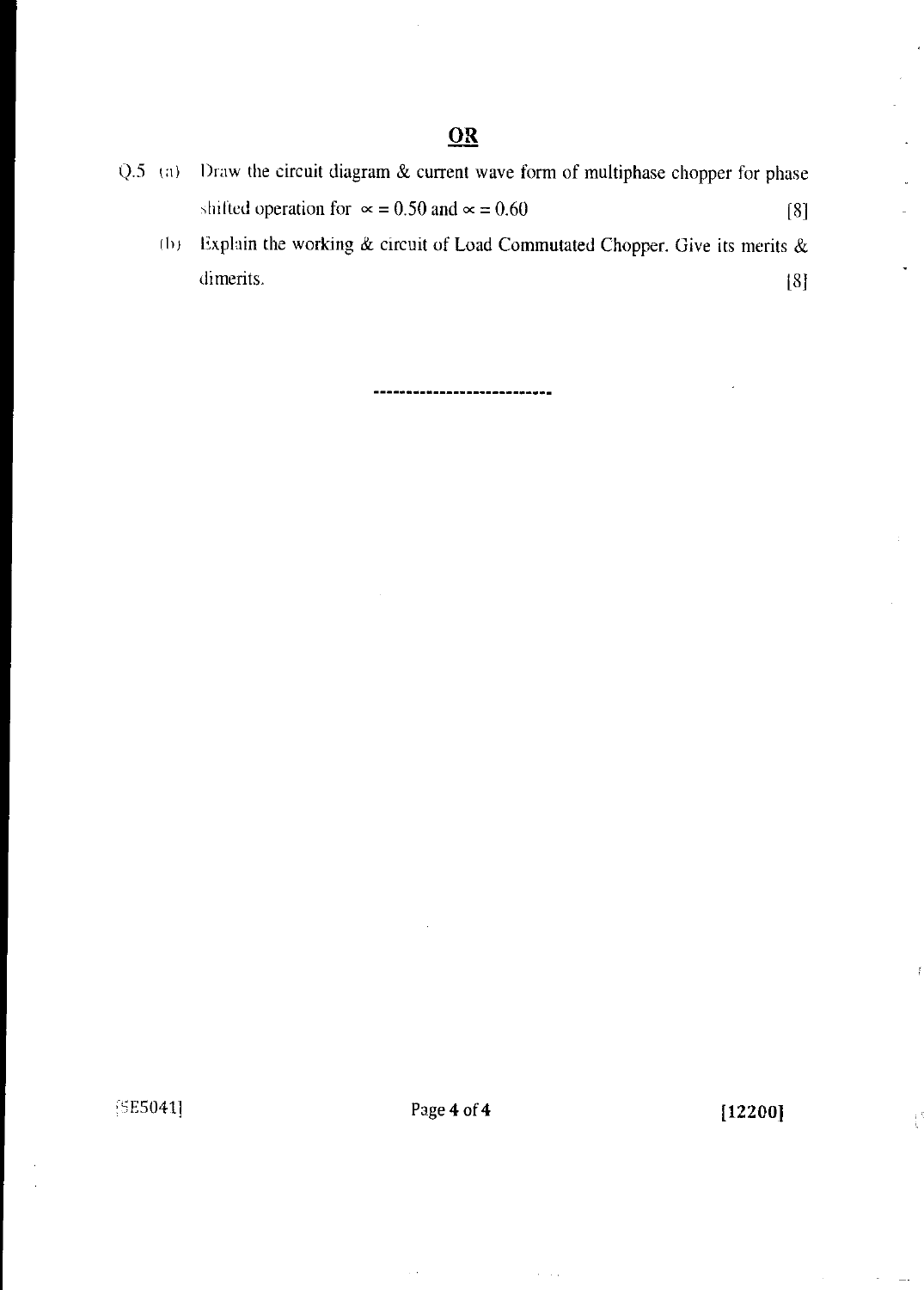| 5E5042 |                               |                                                                                                           |
|--------|-------------------------------|-----------------------------------------------------------------------------------------------------------|
|        |                               |                                                                                                           |
|        |                               |                                                                                                           |
|        |                               |                                                                                                           |
|        |                               |                                                                                                           |
|        | <b>Electrical Engineering</b> | B. Tech V Sem. (Main/Back) Exam. Nov-Dec. 2015<br><b>5EE2A Microprocessor &amp; Computer Architecture</b> |

Time: 3 Hours Maximum Marks: 80 Min. Passing Marks Main: 26 Min. Passing Marks Back: 24

*Instructions to Candidates:* 

*Attempt any five questions, selecting one question from each unit. All questions carry equal marks. Schematic diagrams must be shown wherever necessary. Any data you feel missing suitably be assumed and stated clearly.* 

*Units of quantities used/calculated must be stated clearly.* 

*Use of following supporting material is permitted during examination.* 

1. NIL 2. NIL

### **UNIT-I**

| $O.1$ (a) | Name the various types of buses in 8085 microprocessor. Explain the function of     |           |
|-----------|-------------------------------------------------------------------------------------|-----------|
|           | each in brief.                                                                      | $[4+4=8]$ |
|           | (b) Draw pin diagram of 8085 microprocessor and explain its various pins. $[4+4=8]$ |           |

OR

Q.1 (a) What is program status word in 8085? Explain in detail.  $[4+4=8]$ (b) What are various interrupts available with 8085? Distinguish between markable and nonmarkable interrupts. [4+4=8]

[5E5042] Page 1 of 3 [10780]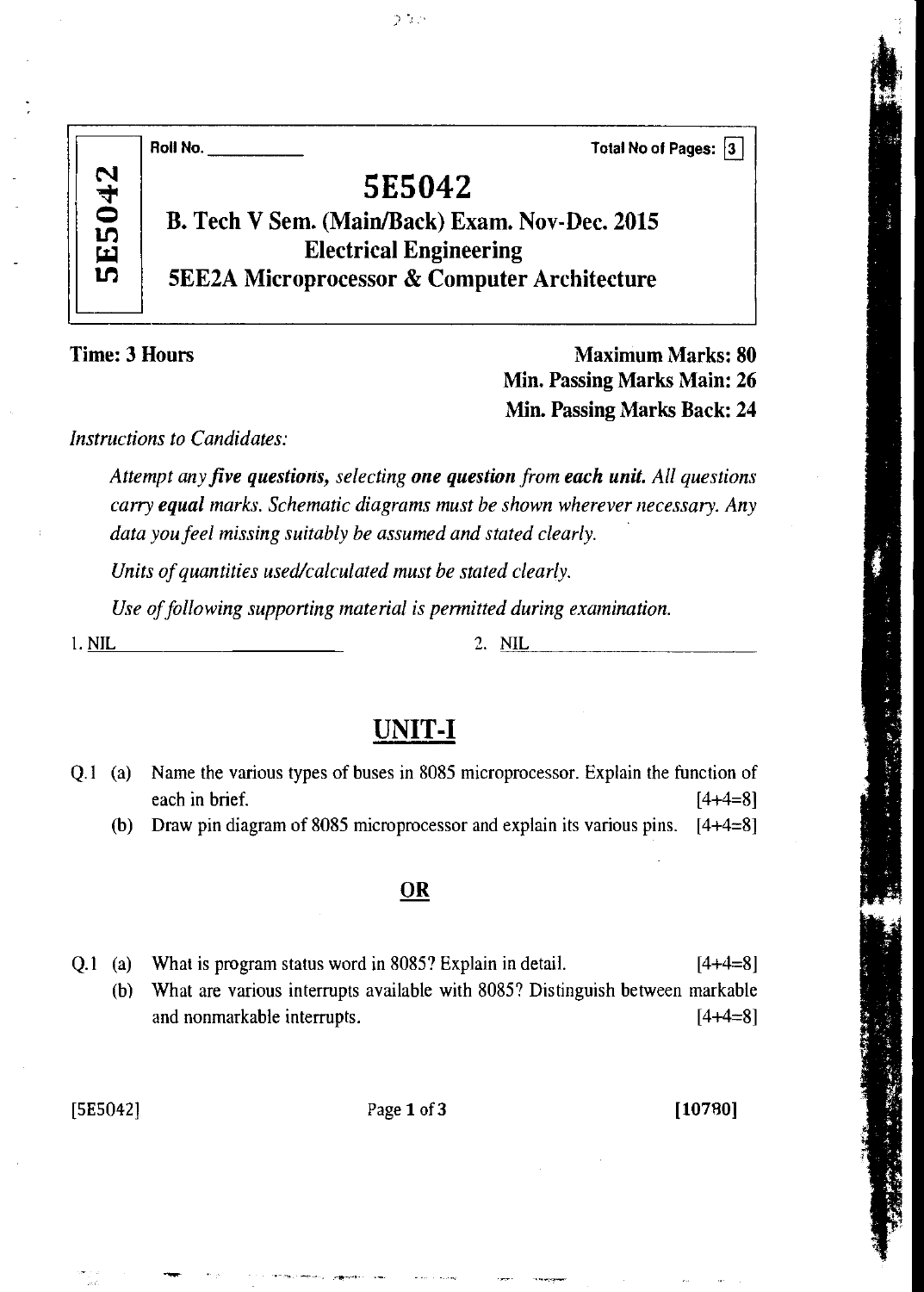# UNIT-II

| $Q.2$ (a) |                   | Explain the following instructors using suitable examples -           | $[2 \times 4 = 8]$ |
|-----------|-------------------|-----------------------------------------------------------------------|--------------------|
|           |                   | <b>XCHG</b><br>(i)                                                    |                    |
|           |                   | <b>DAD</b><br>(n)                                                     |                    |
|           |                   | <b>DAA</b><br>(iii)                                                   |                    |
|           |                   | $(iv)$ LHLD                                                           |                    |
|           | (b)               | Explain various addressing modes of 8085 using suitable examples.     | [8]                |
|           |                   | $\overline{OR}$                                                       |                    |
| $Q.2$ (a) |                   | Write a assembly language program to add two 16 bit numbers 22A3H and |                    |
|           |                   | 1060H using ADC instruction. Store the result in memory.              | $[12]$             |
|           | (b)               | Name the various machine cycles of 8085.                              | [4]                |
|           |                   | <b>UNIT-III</b>                                                       |                    |
| Q.3       | $\left( a\right)$ | Explain 8259 chip with the help of block diagram.                     | [8]                |
|           | (b)               | Name various modes of operation in 8253.                              | [8]                |
|           |                   | <u>OR</u>                                                             |                    |
| Q.3       | (a)               | Explain interfacing of 8257 with 8085 using block diagram.            | [8]                |
|           | (b)               | Define working of A/D converter with the help of diagram.             | [8]                |
|           |                   |                                                                       |                    |

# UNIT-IV

|  | Q.4 (a) Draw architecture of 8086. Explain the function of various registers. | $[4+4=8]$ |
|--|-------------------------------------------------------------------------------|-----------|
|  | (b) Differentiate between 8085 and 8086.                                      | [8]       |

# $\overline{\text{C2}}$

| O.4<br>(a) | What are various addressing modes of 8086?                          | [8]                |
|------------|---------------------------------------------------------------------|--------------------|
| (b)        | What do following instructions do? Explain using suitable examples. | $[2 \times 4 = 8]$ |
|            | DIV<br>(1)                                                          |                    |
|            | JG<br>(ii)                                                          |                    |
|            | $(iii)$ NEG                                                         |                    |
|            | <b>MUL</b><br>(iv)                                                  |                    |
| [5E5042]   | Page 2 of 3                                                         | [10780]            |

 $\sim$  and we consider

 $\mathbb{R}^2$ 

 $\ddot{\phantom{a}}$ k,

 $\overline{a}$ 

 $\frac{1}{2}$ 

 $\sigma_{\rm eff}$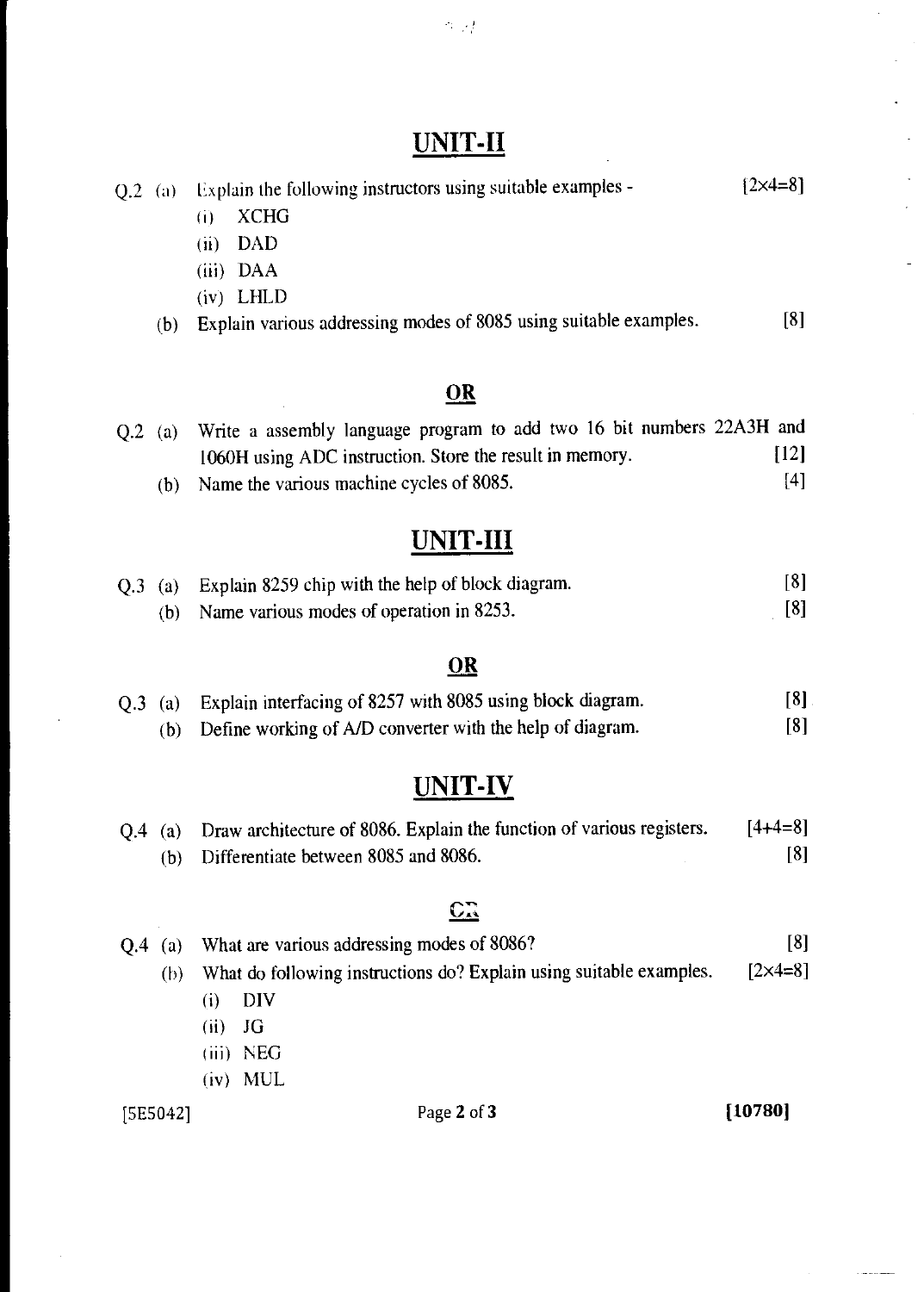# UNIT-V

 $\chi \gg \lambda$ 

|  | $Q.5$ (a) Define memory and its various types in detail.            | 181               |
|--|---------------------------------------------------------------------|-------------------|
|  | What do you understand by terms memory latency, memory seektime and |                   |
|  | memory bandwidth?                                                   | $\lceil 8 \rceil$ |

**OR** 

Q.5 (a) Differentiate between:

(i) Flash and Cache memory.

- (ii) Static and Dynamic memory.
- (b) Define PAL and PLA using suitable diagram.

[4+4=8]

 $[4+4=8]$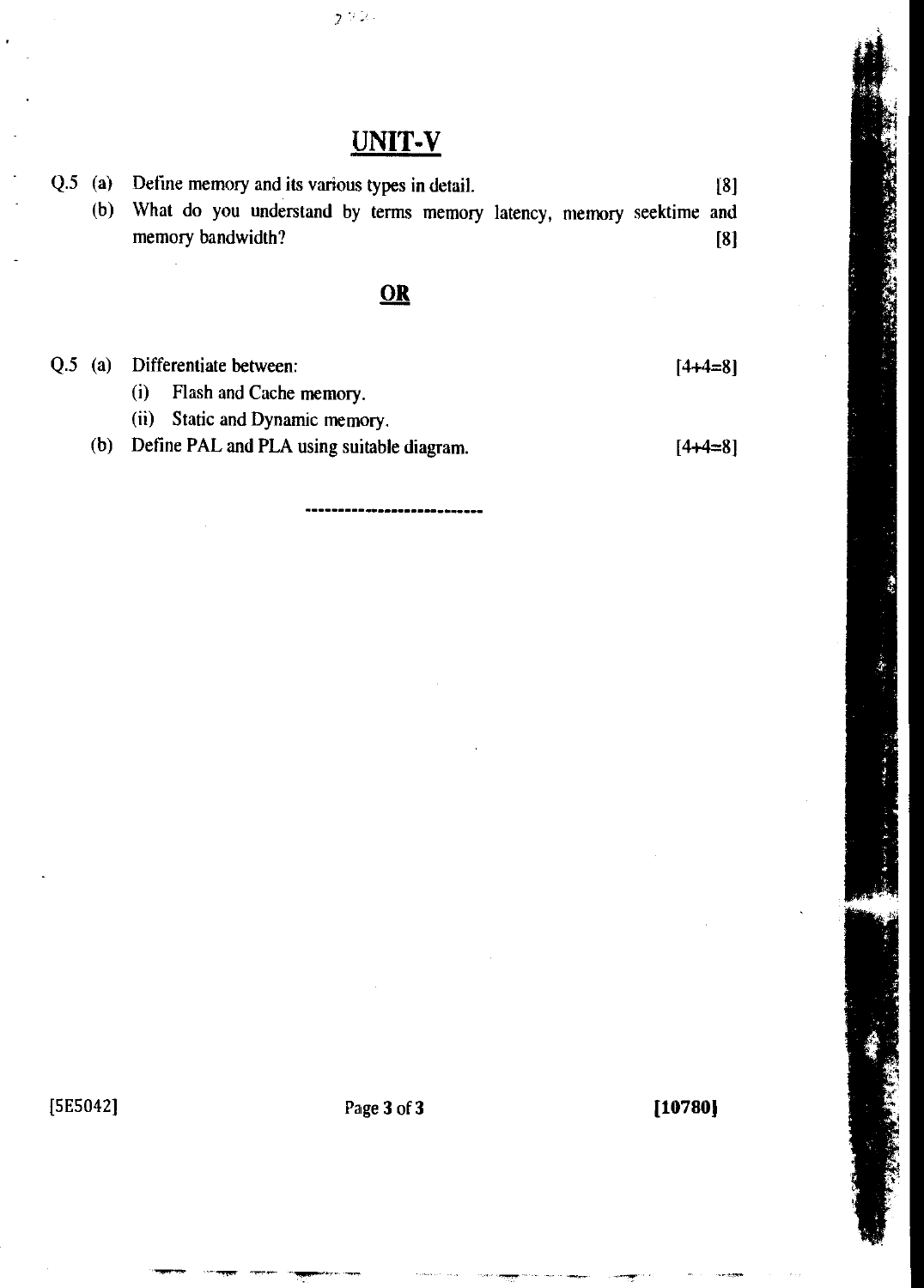|               | <b>Total No of Pages:</b><br>14<br>Roll No.     |
|---------------|-------------------------------------------------|
|               | 5E5043                                          |
| <b>5E5043</b> | B. Tech V Sem. (Main) Exam. Nov-Dec. 2015       |
|               | <b>Electrical Engineering</b>                   |
|               | <b>5EE3A Control Systems</b>                    |
|               | Common with EX (Electrical & Electronics Engg.) |

 $\gamma \gtrsim \zeta$ 

Time: 3 Hours Maximum Marks: 80 Min. Passing Marks Main: 26

*Instructions to Candidates:* 

*Attempt any five questions, selecting one question from each unit. All questions carry equal marks. Schematic diagrams must be shown wherever necessary. Any data you feel missing suitably be assumed and stated clearly.* 

*Units of quantities used/calculated must be stated clearly.* 

*Use of following supporting material is permitted during examination.* 

1. Simple Graph paper 2. Semi-log Graph paper

UNIT-I

Q.1 (a) Differentiate between open loop and closed loop system with examples. [4]

(b) Determine system equations of the system shown in fig below. Also draw F-V  $analogy.$  [12]



[5E5043] Page 1 of 4 [12180]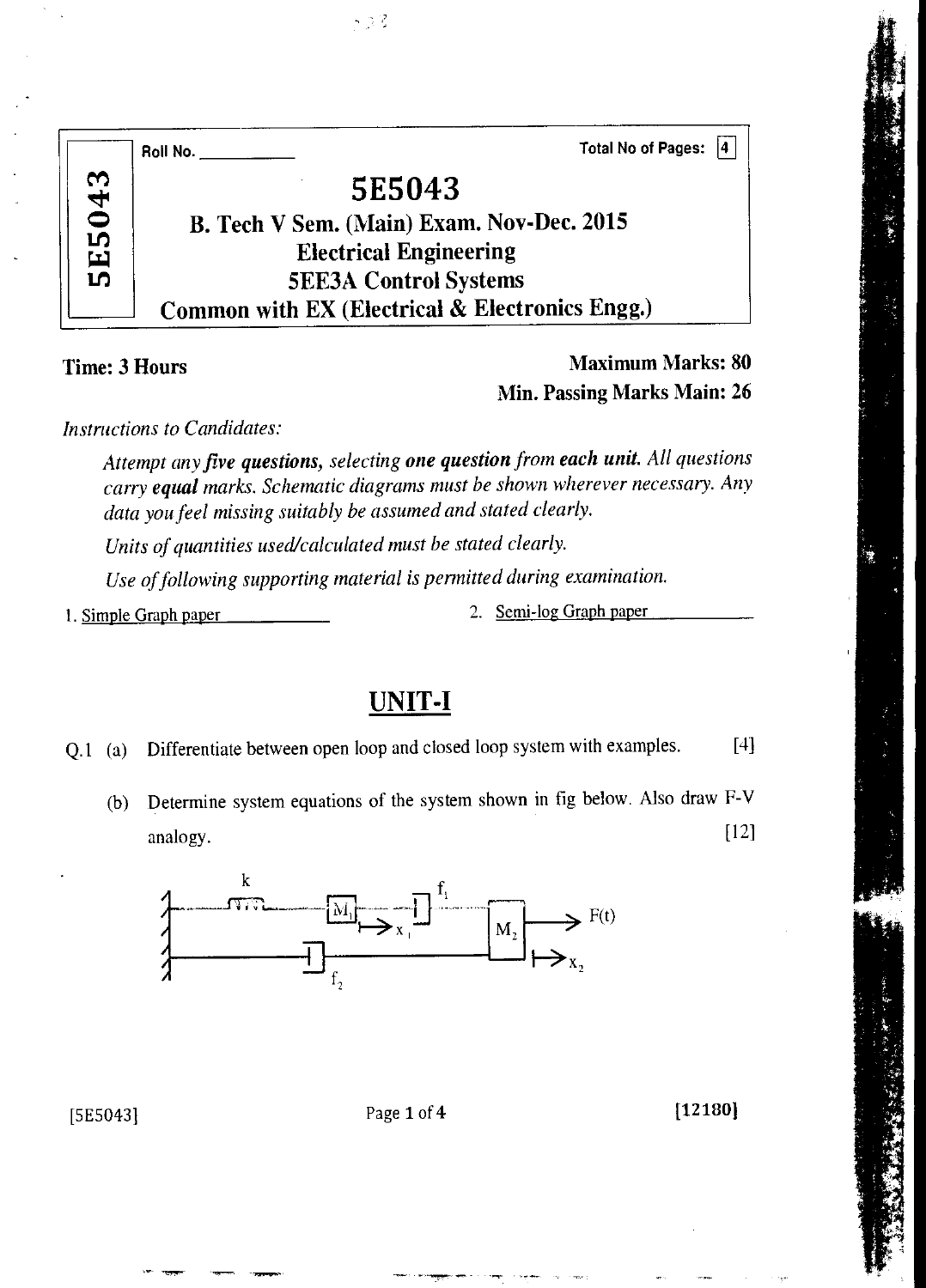Q.1 (a) Obtain the transfer function of the block diagram shown below. [10]



(b) Obtain the overall gain of the SFG shown using Mason's gain formula. [6]



UNIT-II



(b) A system has G(s) =  $20/(s^{2+}5s+5)$  with unity feedback. Find  $\omega_n$ ,  $\varepsilon_v$ ,  $\omega_d$ ,  $t_d$ ,  $t_r$ ,  $t_p$ ,  $M_p$  and  $t_s$ . [6]

[5E5043] Page 2 of 4 [12180]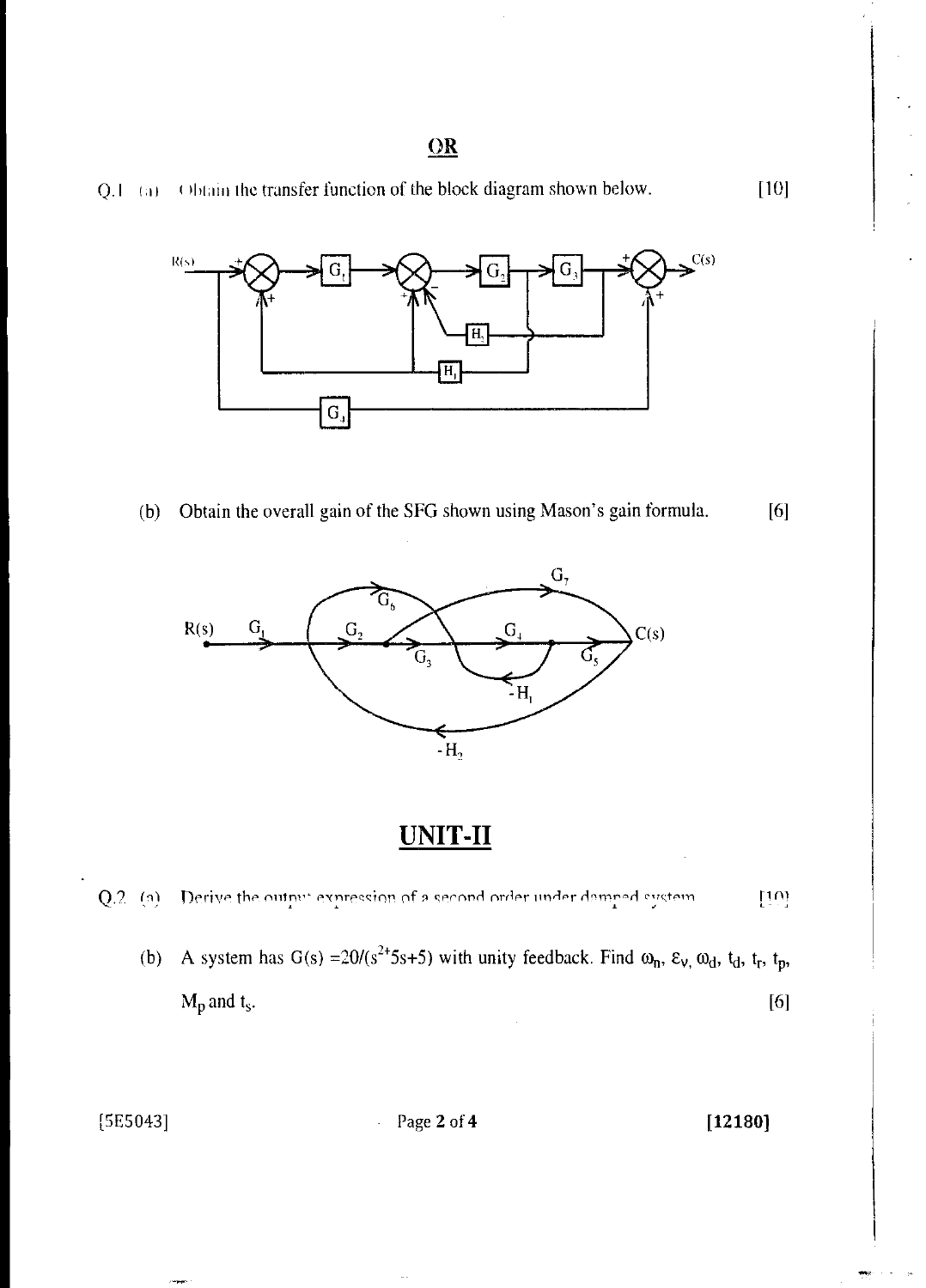ز با الان



(b) Explain the effect of  $\varepsilon_v$  on pole location. [6]

大学の大学の あからある あんかん

## UNIT-III

Q.3 (a) Determine using Routh's stability criteria the range of K for stability and the frequency of oscillation when system is marginally stable for unity feedback system having.

$$
G(s) = K/[(s+1)^3(s+3)] \tag{10}
$$

(b) Explain construction and working of AC servo motor. [6]

#### OR

- Q.3 (a) Sketch the root locus for:  $1+G(s)H(s)=1+K(s+2)/[s^2+2s+2]$  [12]
	- (b) Explain the effect of adding poles and zeros on the root locus. [4]

#### UNIT-IV

Q.4 Draw the Bode plot for the transfer function given below. Find gain crossover frequency, phase crossover frequency, GM and PM of the system and comment on the stability of the system. [16]

G(s) H (s)=3(s+1)(s+700)/[s<sup>2</sup>(s<sup>2</sup>+18s+400)]

[5E5043] Page 3 of 4 [12180]

Q.2 (a) Find error coefficients of the given system. [10]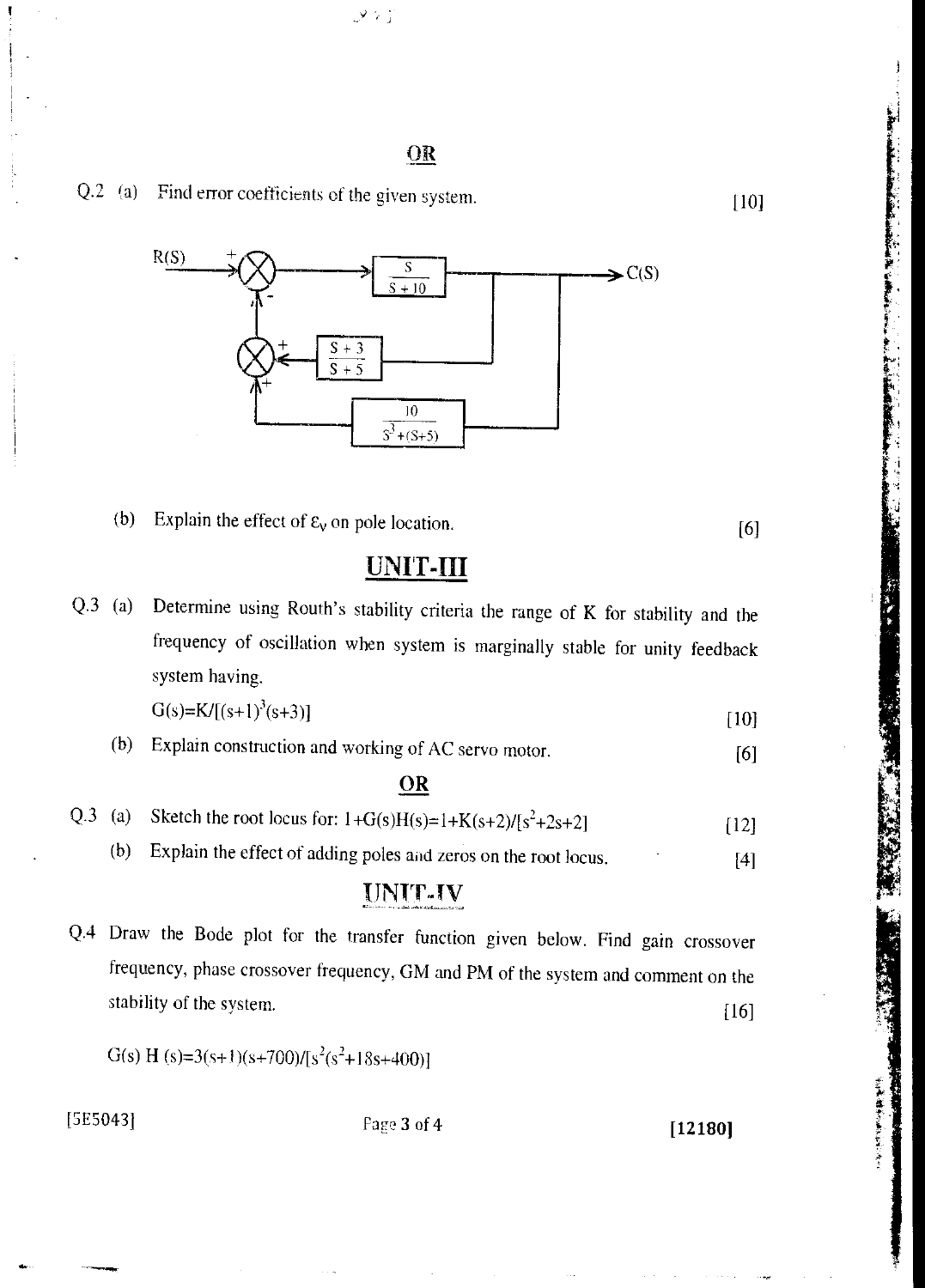$\epsilon_{\rm eff}$  ,  $\epsilon_{\rm eff}$ 

Q.4 (a) Draw the Nyquist plot for a system having -

$$
G(s) H(s) = 10(s+4) / [s(s-2)]
$$
 [10]

(b) The pole zero configuration of a closed loop transfer function is shown below. Determine  $\omega_b$ ,  $\omega_r$ ,  $M_r$ ,  $\varphi_r$ . [6]



### UNIT-V

Q.5 Compensate the system given below so that  $K_v = 5$ sec<sup>-1</sup>, PM = 40° and GM=10 db.

$$
G(s) = K / [s(s+1)(0.5s+1)]
$$
 [16]

#### **OR**

- Q.5 (a) Explain the effect of P, PI and PID controllers on the response of a second order system with the help of diagram. [10]
	- (b) Describe briefly the dynamic characteristics of PI, PD and PID controllers. How these are related to the different compensators? [6]

[5E5043] Page 4 of 4 12180]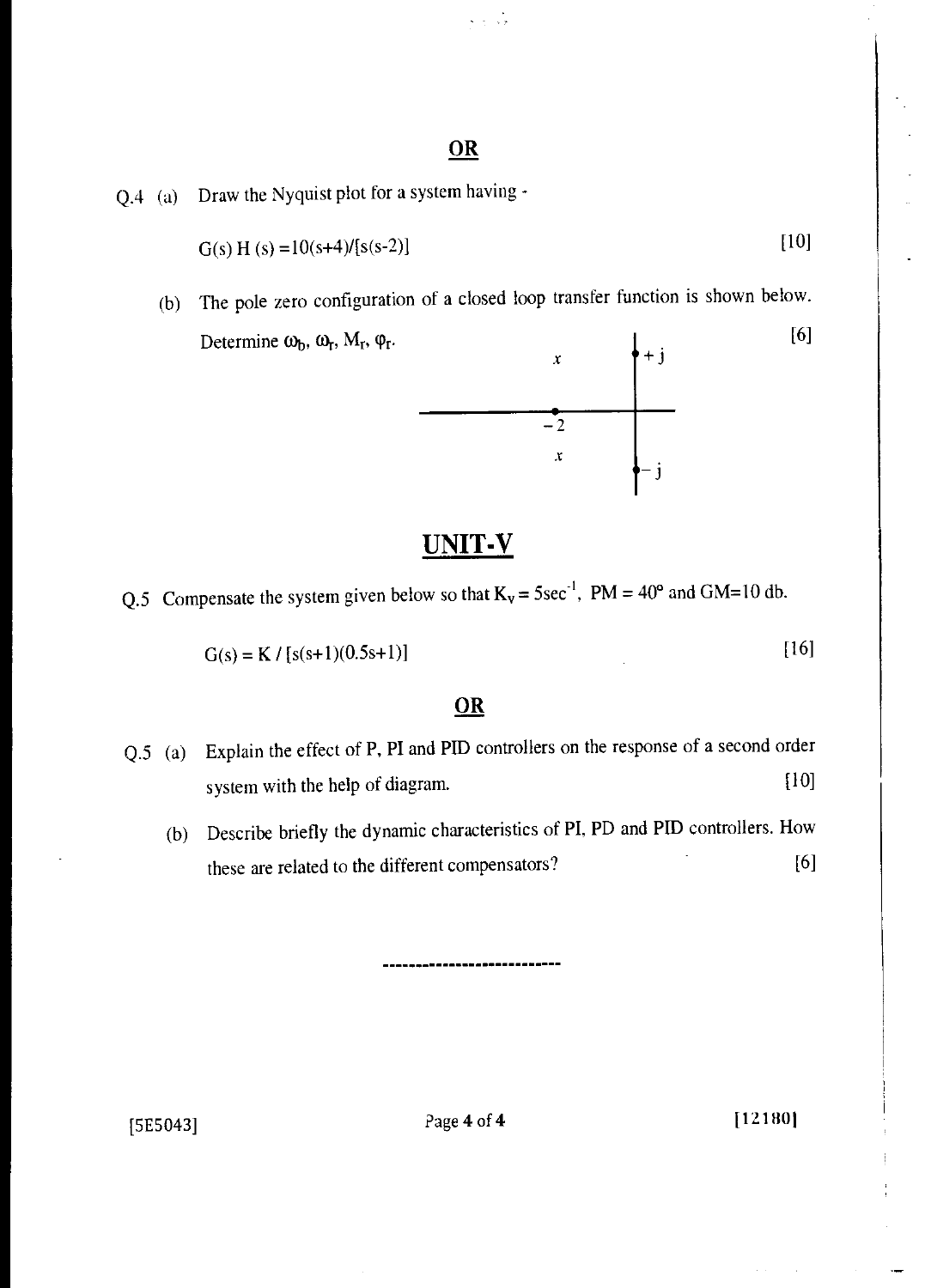|               | Roll No.<br><b>Total No of Pages:</b>                |
|---------------|------------------------------------------------------|
|               | 5E5044                                               |
| <b>5E5044</b> | B. Tech V Sem. (Main/Back) Exam. Nov-Dec. 2015       |
|               | <b>Electrical Engineering</b>                        |
|               | <b>5EE4A Database Management System</b>              |
|               | <b>Common with EX (Electrical &amp; Electronics)</b> |
|               |                                                      |

Time: 3 Hours Maximum Marks: 80 Min. Passing Marks Main: 26 Min. Passing Marks Back: 24

*Instructions to Candidates:* 

*Attempt any five questions, selecting one question from each unit. All questions carry equal marks. Schematic diagrams must be shown wherever necessary. Any data you feel missing suitably be assumed and stated clearly.* 

*Units of quantities used/calculated must be stated clearly.* 

*Use of following supporting material is permitted during examination.* 

I. NIL 2. NIL

### UNIT-I

- Q.1 (a) What are the advantages of using DBMS in comparison to the traditional file Approach? Explain. [8]
	- (b) The Honest Bank Ltd receives Fixed Deposit from customers. The minimum amount that can be deposited is  $\bar{\mathfrak{F}}$  1000/-. Additional amount may be deposited in the multiples of  $\bar{\mathfrak{F}}$  500/-. Minimum duration is 6months. After that, duration must be in multiples of 3 months. Interest rates change from time to time & depend only on duration. Interest is compounded on quarterly basis. If the amount is withdrawn prematurely then int rest is given at a lower rate that is fixed  $\&$ changes from time to time for amounts over  $\overline{\xi}$  50,000/-. PAN is supplied by customers. Loans may be taken against FD for 80% of the deposited amount and the interest charged will be 0.5% more than the interest received by the customers. The Bank would like to keep deposit & loan information for decision making & usual report printings. Develop an ERD for above requirement. Also reduce the ERD into a set of tables. [8]

[5E5044] Page 1 of 4 [12620]

**Magazine Seattle Montant Commander Seattle**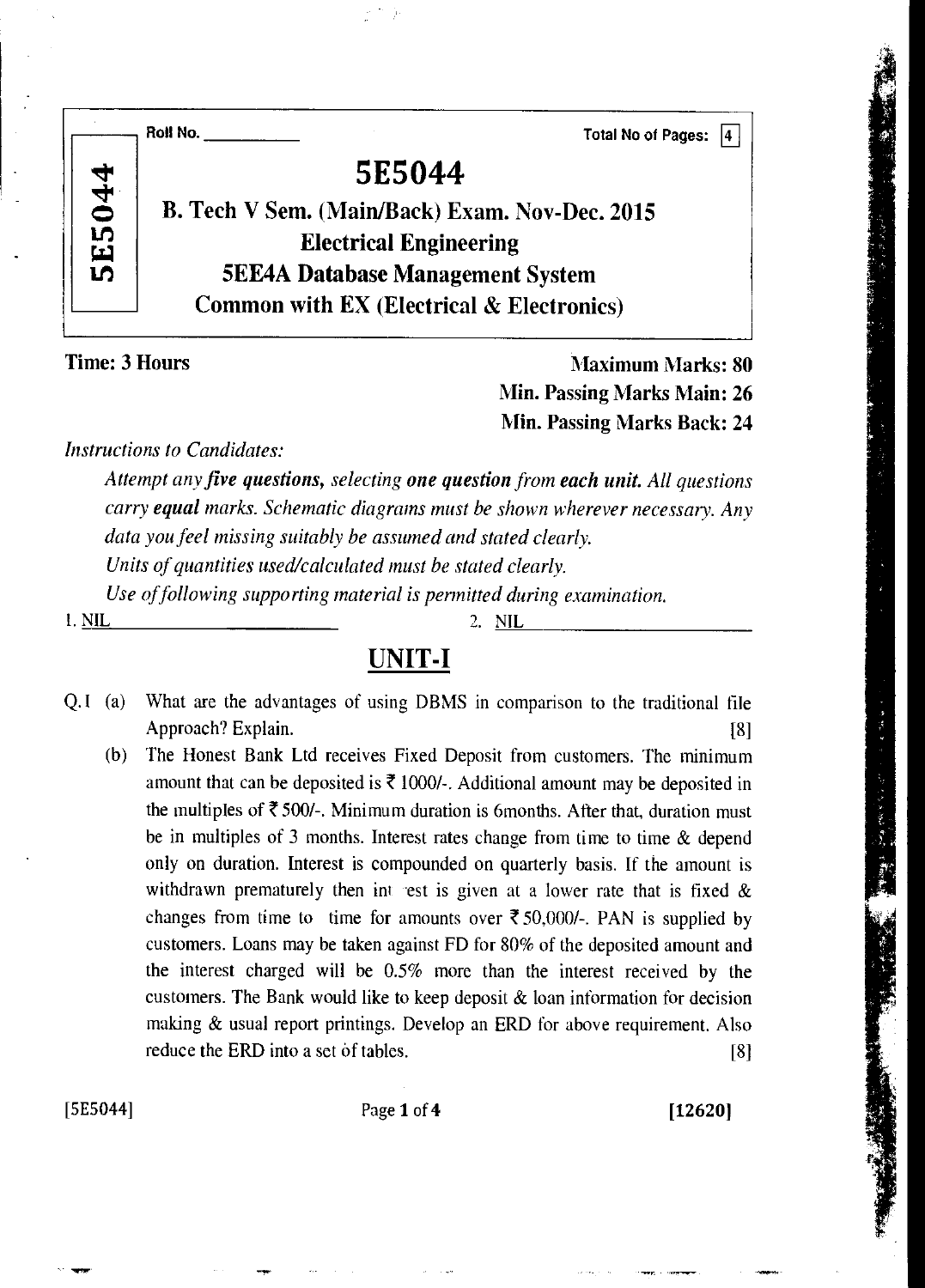녹고 후

- Q.1 (a) Explain the following:
	- (i) Key and its types
	- (ii) Database users
	- (iii) Aggregation and Ternary Relationships
	- (iv) Specialization and Generalization
	- (b) You are required to design the database for an institute. The database should cover the following information -- students enroll for courses at the institute and the courses are conducted in batches. A batch has one or more modules conducted in it. A student may register for one or modules in one or more batches. Course material is distributed to the students depending on the batch they have enrolled in i.e., course material for a module is specific to a batch. Books are purchased from suppliers by placing orders. A bill from the supplier may include books from one or more orders.

Develop an ERD for the institute. Also reduce the ERD into a set of tables. [8]

### UNIT-II

- Q.2 (a) Consider the following schemas-  $[2 \times 4=8]$ employee (person — name, street, city) works (person — name, company — name, salary) company (company — name, city) managers (person — name, manager — name) Write the following queries in Relational Algebra-
	- (i) Find the names of all employees who live in the same city and on the same street as do their managers.
	- (ii) Find the names of all employees who do not work for "First Bank Corporation".
	- (iii) Find the names of all employees who earn more than every employee of "Small Bank Corporation".
	- (iv) Assume the companies may be located in several cities. Find all companies located in every city in which "Small Bank Corporation" is located.
	- (b) Explain various anomalies of a bad database design. Define Normalization and its need with examples. [8]

#### [5E5044] Page 2 of 4 [12620]

 $[4 \times 2 = 8]$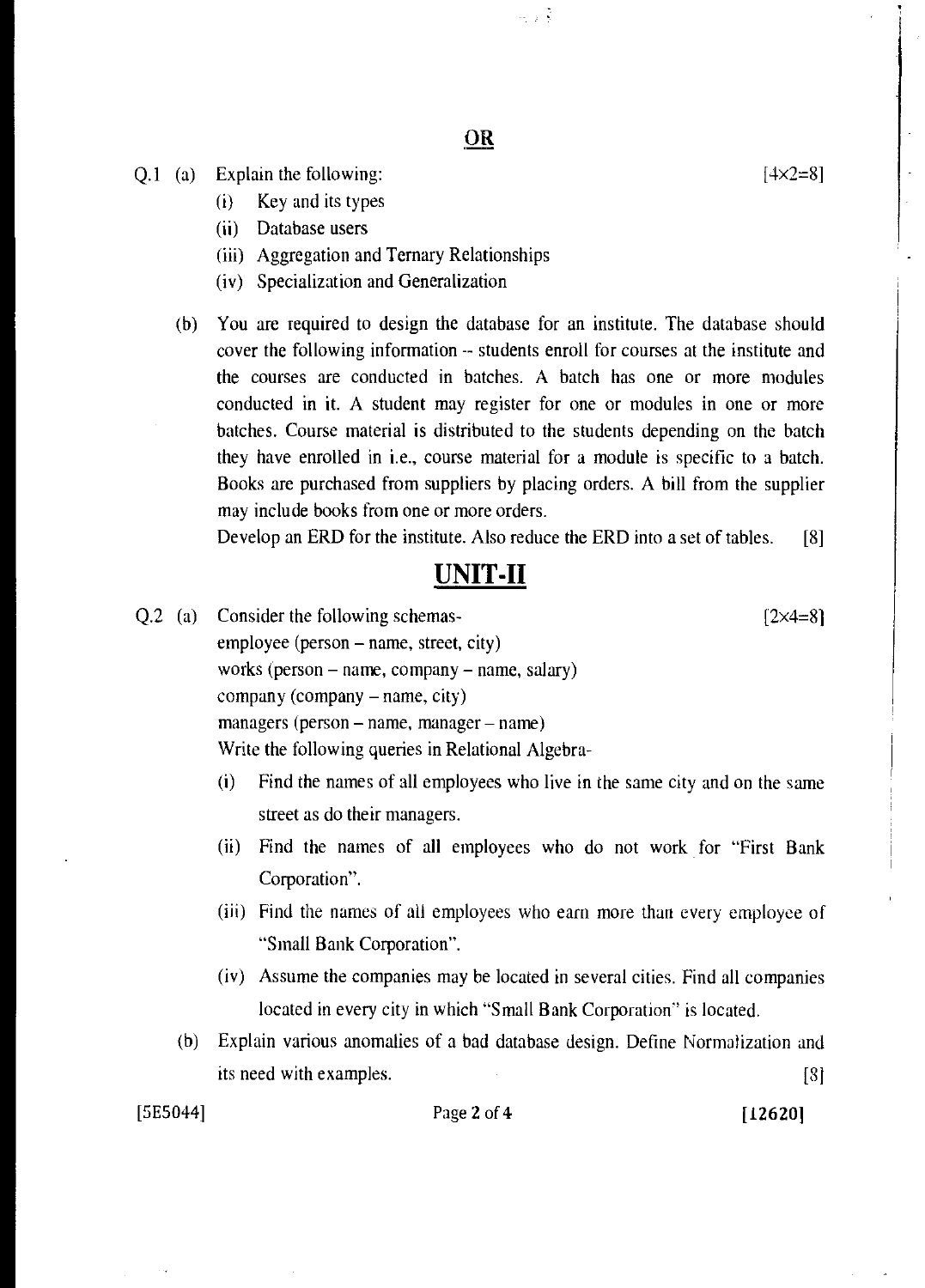- Q.2 (a) Explain the following-  $[4 \times 2 = 8]$ 
	- (i) Relational Calculus
	- (ii) Safety of expressions in Relational Calculus
	- (b) What is meant by Dependency Preservation Property of a Decomposition? Differentiate between 3NF and BCNF with examples. [8]

### UNIT-III

- Q.3 (a) Write a note on Embedded SQL and its need. [8]
	- (b) What are Integrity Constraints? Explain various types of Integrity Constraints that can be applied on a database. [8]

#### OR

- Q.3 (a) Differentiate between a Correlated and a Nested Query with examples. What is a view? Give syntax of creating a view in SQL. [8]
	- (b) Discuss the following:  $[2 \times 4=8]$ 
		- (i) Triggers
		- (ii) Assertions
		- (iii) Stored Procedure
		- (iv) JDBC.

### UNIT-IV

Q.4 (a) (i) Construct a B tree the following set of key values (3, 9, 11, 13, 26, 35, 41, 50, 52) under the assumption that the number of search key values that fit in one node is 3. [4]

(ii) Show steps involved in the following tasks: [4]

- 1. Insert 10
- 2. Insert 10
- 3. Delete 41
- 4. Insert 43

(b) Explain what is an index and its need. What are the various type of indexes? [8]

 $[5E5044]$  Page 3 of 4 [12620]

 $\mathbb{R} \setminus \mathbb{R}$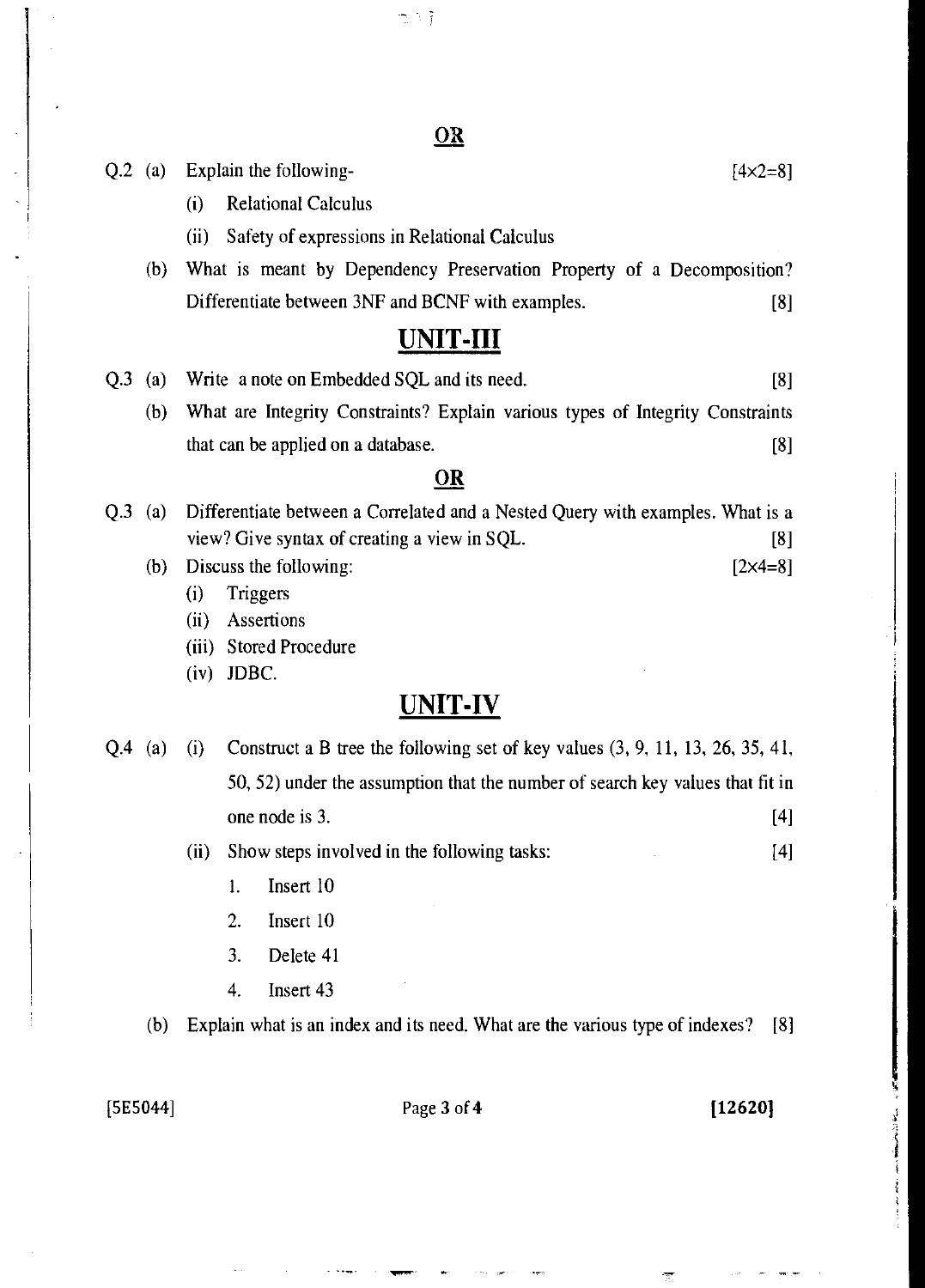- $Q.4$  (a) Consider a B<sup>+</sup> tree with 3 pointers to form a primary index structure.
	- (i) Show the tree after insertion of the following key items in the order given-12, 2, 15, 4, 123. 45, 6, 7, 9, 1,3 [4]
	- (ii) Show the structure of the tree after deleting items with key value  $= 7$  and then deleting items with key value  $= 6$ . [4]
	- (b) What is Hashing? Give an example of a Hash function. Compare Hashing and Indexing. [8]

## UNIT-v

- Q.5 (a) Explain Serializability and its need. What are its types? Discuss. [8]
	- (b) What is meant by Recovery? Explain Log-based Recovery Techniques. [8]

#### **OR**

Q.5 (a) (i) Examine whether the following schedule is view serializable or not: [4]

| T.          | $T_2$       | $T_3$       |
|-------------|-------------|-------------|
|             |             | write $(y)$ |
| read (y)    |             |             |
|             |             | read $(x)$  |
|             | read $(z)$  |             |
| write (y)   |             |             |
| read(x)     |             |             |
|             |             | write $(z)$ |
| write $(x)$ |             |             |
|             | write $(y)$ |             |

(ii) Show that the Two-Phase Lecking Protocol ensures conflict serializability. [4]

> $\sim 1000$  and  $\sim$  $\mathcal{O}(2)$

 $\pi, \pi, \gamma$ 

(b) What is a Deadlock? Explain the reasons of Deadlock and various techniques to handle Deadlocks. [8]

----------------------------------

 $[5E5044]$  Page 4 of 4  $[12620]$ 

 $\mathbb{Z}^{\mathcal{F}\times \mathcal{F}}$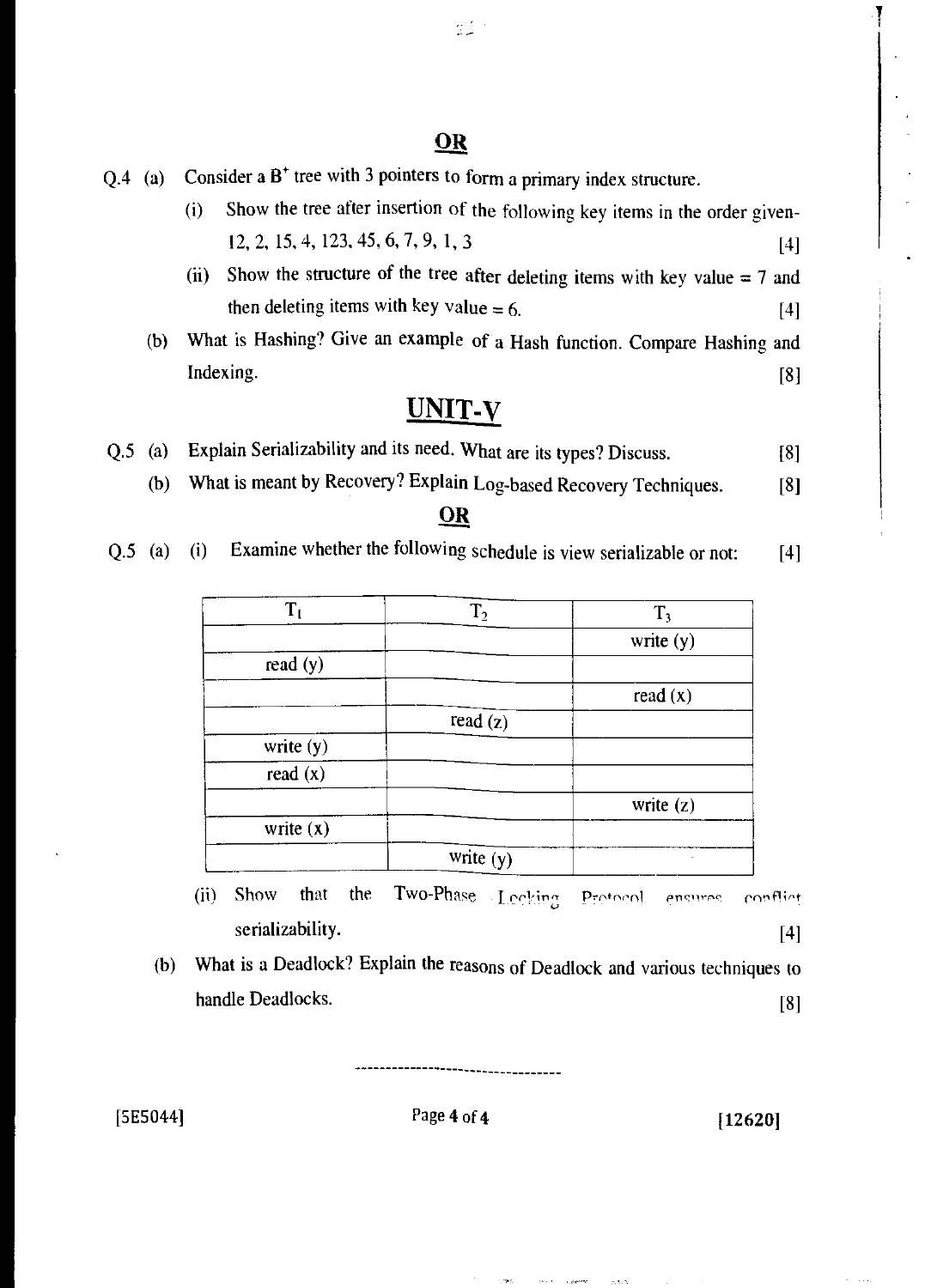|              | <b>Total No of Pages:</b><br>14.<br>Roll No. $\qquad$            |
|--------------|------------------------------------------------------------------|
| ŋ            | <b>5E5045</b>                                                    |
| <b>5E504</b> | B. Tech V Sem. (Main/Back) Exam. Nov-Dec. 2015                   |
|              | <b>Electrical Engineering</b>                                    |
|              | <b>5EE5A Transmission &amp; Distribution of Electrical Power</b> |
|              | <b>Common with EX (Electrical &amp; Electronics)</b>             |

 $5.5\%$ 

Time: 3 Hours Maximum Marks: 80 Min. Passing Marks Main: 26 Min. Passing Marks Back: 24 *Instructions to Candidates:* 

*Attempt any five questions, selecting one question from each unit. All questions carry equal marks. Schematic diagrams must be shown wherever necessary. Any data you feel missing suitably be assumed and stated clearly.* 

*Units of quantities used/calculated must be stated clearly.* 

*Use of following supporting material is permitted during examination.* 

1. NIL 2. NIL

### **UNIT-I**

|  |  |  | Q.1 (a) (i) State & explain Kelvin's Law. Discuss its limitations. | [4] |
|--|--|--|--------------------------------------------------------------------|-----|
|--|--|--|--------------------------------------------------------------------|-----|

- (ii) What are the basic considerations which influence the design of distribution system? [4]
- (b) What is meant by the terms feeders, distribution & service mains? Why the distribution by A.C. is considered superior to that by  $D.C$  [8]

#### **OR**

Q.1 (a) What is the effect of transmission voltage on line performance? Explain how transmission voltage affects the power loss, voltage drop, weight of the conductor material and transmission efficiency during power transmission. [8]

[5E5045] Page 1 of **4 [11940]**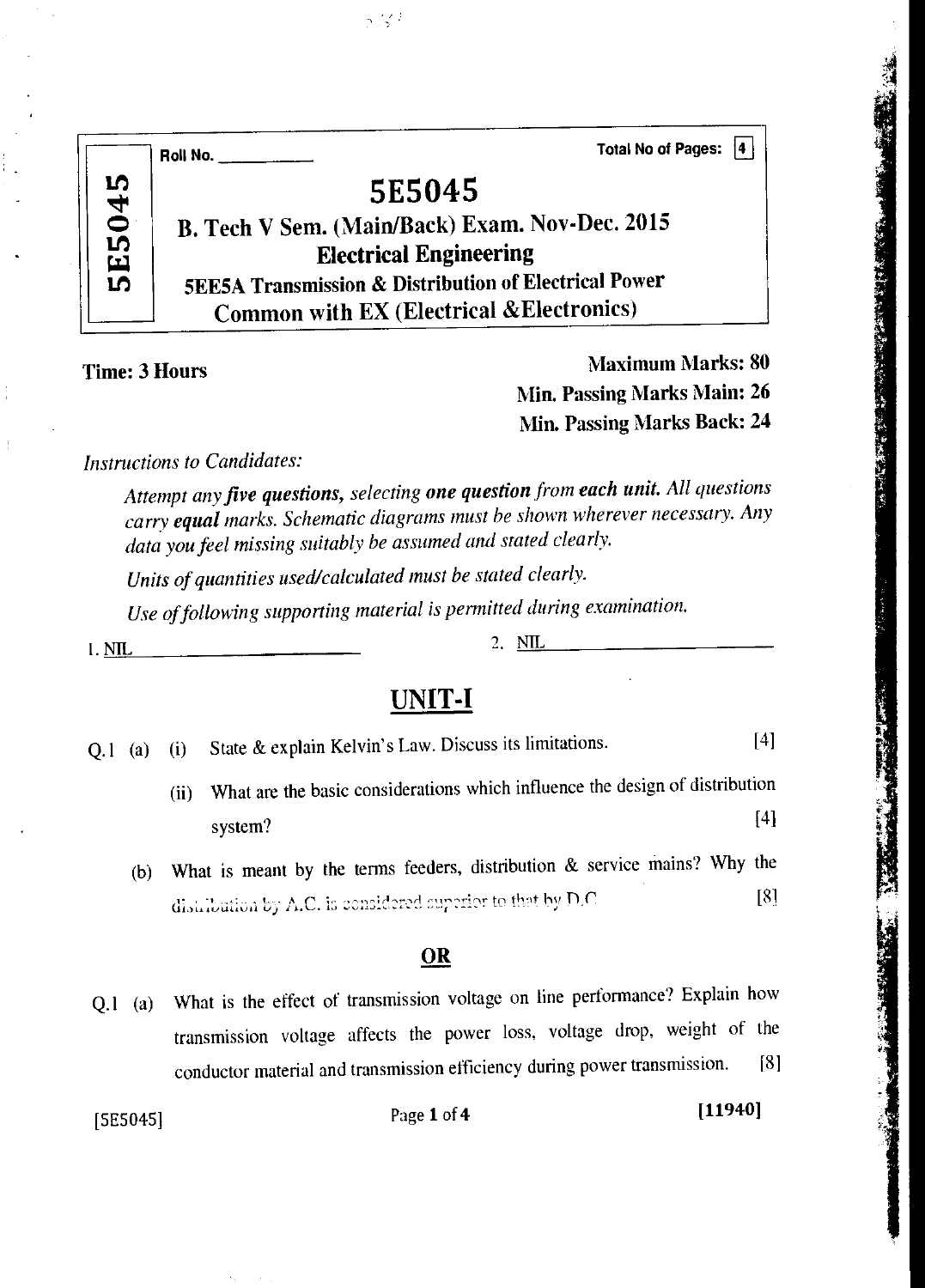(b) An existing single phase AC system comprising of two overhead conductors is to be converted into a 3-phase, 3-wire system by providing an additional conductor of same size. Calculate the percentage of additional load that can be transmitted by the three phase system, if the operating line voltage & percentage line loss remains the same in both the system. [8]

### UNIT-II

- Q.2 (a) What are the sources of vibrations in a transmission line? Explain the methods used to dampout these vibrations. [8]
	- (b) Write short notes on:  $[4+4=8]$ 
		- (i) String chart
		- (ii) Factor affecting the sag in overhead line

#### OR

- Q.2 (a) Deduce an approximate expression for calculating sag in overhead line with conductors suspended between level supports. Show also how the effect of wind  $\&$  ice can be taken in to account when making calculating for sag.  $[8]$ 
	- (b) An overhead transmission line at a river crossing is supported from two towers at height of 40m & 90m above water level, the horizontal distance between the towers being 400m. If the maximum allowable tension is 2000kg, find the clearance between the conductor & water at a point mid-way between the towers. Weight of conductor is lkg/m [8]

### ukti Titli

- $Q.3$  (a) Write short note on:  $[4+4=8]$ 
	- (i) proximity effect
	- (ii) Transposition of conductors
	- (b) Calculate the inductance of single-phase two wire system, if the distance between conductors is 2m & radius of each conductor is 1.2 cm. [8]

#### [5E5045] Page 2 of 4 [11940]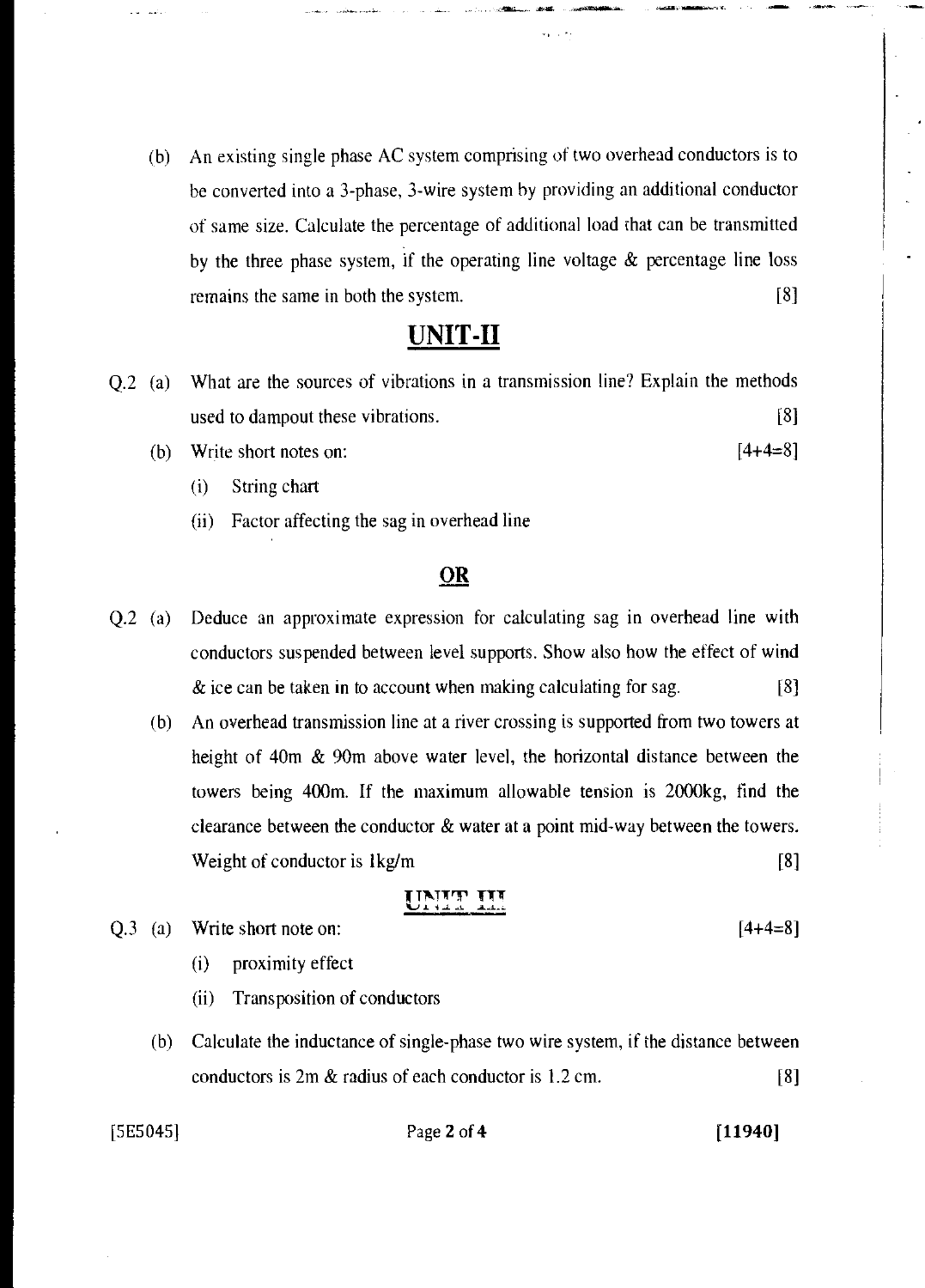كالحيان

- Q.3 (a) Discuss the concept of geometric mean distance. How is the concept used to find inductance of composite conductor line? [8]
	- (b) Calculate the capacitance of single-phase overhead line consisting of a pair of parallel wire 12mm in diameter & spaced uniformly 2.5 m apart. If the line is 30km long & its one and is connected to 50kV, 50Hz system, what will be the charging current when the offer end is open-circuited? [8]

### **UNIT-IV**

- Q.4 (a) Draw equivalent  $\pi$  network for transmission line which has transformer at both ends. Also find the ABCD parameter of the transmission line. [8]
	- (b) A 3-phase, 220 kV, 50Hz transmission line consists of 1.2 cm radius conductors spaced 2m at the corners of an equilateral triangle. Calculate the disruptive critical voltage between lines. Irregularity factor =  $0.96$ , Temperature 20°C, Barometric pressure 72.2 cm of mercury and Dielectric Strength of air = 21.1kv rpm/cm **[8]**

#### **OR**

- Q.4 (a) Explain the phenomenon of corona. What are the factors affecting corona? [8]
	- (b) A certain 3-phase equilateral transmission line has a total corona loss of 53kW at 106kV & a loss of 98kW at 110.9 kV. What is the disruptive critical voltage between line? What is the corona loss at 113kV? [8]

### **UNIT-V**

Q.5 (a) Explain why the voltage across the units of string of suspension type insulator are not equal. Also define string efficiency. **[8] [8]** 

[5E5045] Page 3 of **4 [11940]**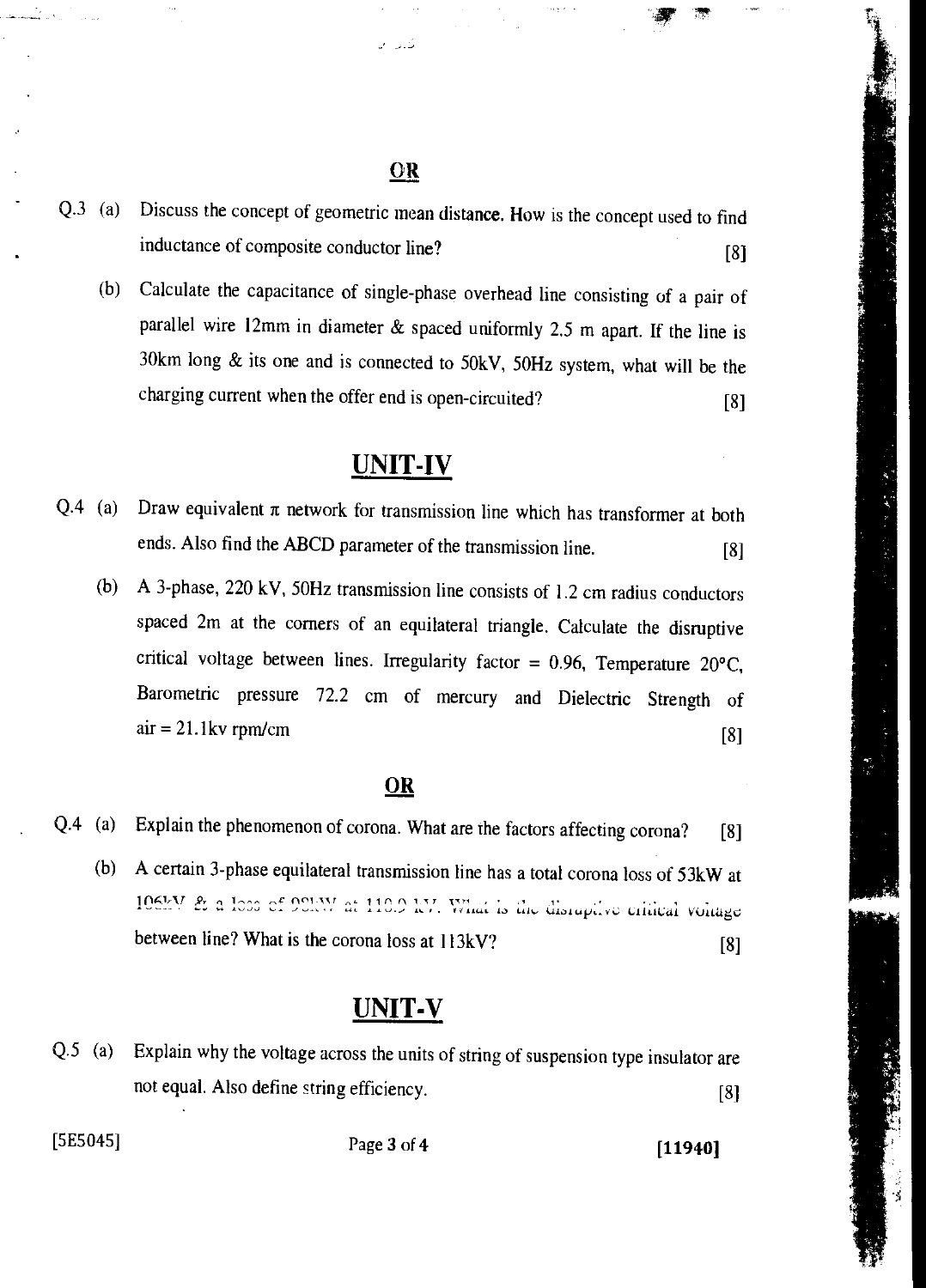- (b) Write short notes on:  $[4+4=8]$ 
	- (i) Classification of the underground cable
	- (ii) Capacitance grading

Q.5 (a) Explain the different types of insulators used in power system. [8]

------------------

(b) Derive a formula for electric stress in single core cable. Where is stress maximum  $\&$  where is it minimum? [8]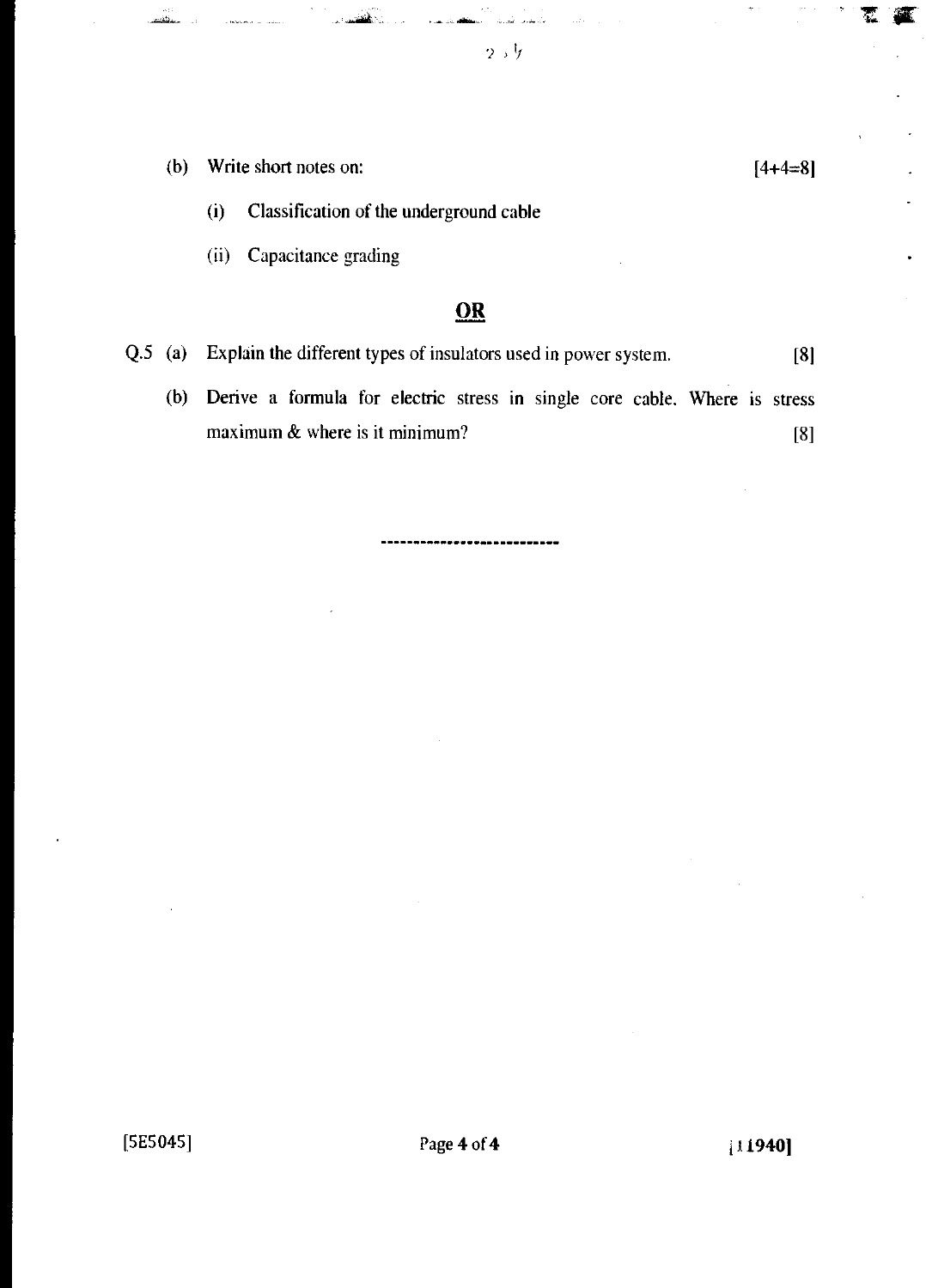|              | Roll No.<br><b>Total No of Pages:</b>                 |
|--------------|-------------------------------------------------------|
|              | 5E5047                                                |
| <b>SE504</b> | B. Tech V Sem. (Main/Back) Exam. Nov-Dec. 2015        |
|              | <b>Electrical Engineering</b>                         |
|              | <b>5EE6.2A Principle of Communication Systems</b>     |
|              | Common with EX (Electrical & Electronics Engineering) |

223

Time: 3 Hours Maximum Marks: 80 Min. Passing Marks Main: 26 Min. Passing Marks Back: 24

*Instructions to Candidates:* 

*Attempt any five questions, selecting one question from each unit All questions carry equal marks. Schematic diagrams must be shown wherever necessary. Any data you feel missing suitably be assumed and stated clearly.* 

*Units of quantities used/calculated must be stated clearly.* 

*Use of following supporting material is permitted during examination.* 

1. NIL 2. NIL 2. NIL

### **UNIT-I**

| Q.1 (a) Explain the concept of equivalent noise temperature and equivalent noise |  |  |  |     |
|----------------------------------------------------------------------------------|--|--|--|-----|
| bandwidth.                                                                       |  |  |  | [8] |

(b) A parallel tuned circuit has a resonant frequency  $f=10MHz$ , its  $Q=20$  and the value of capacitor is lOpf. If the ambient temperature is 17°C, Calculate the noise voltage across the parallel tuned circuit. [8]

#### OR

- Q.1 (a) Derive an expression of noise figure of cascaded amplifier. [8]
	- (b) The amplifier shown in the figure has an effective B.w of 4 MHz, and a voltage gain of 100. Determine the r.m.s. noise voltage at the output. The operating temperature is 27°C. The noise is contributed by the input resistance. [8]

[5E5047] Page 1 of 4 [8660]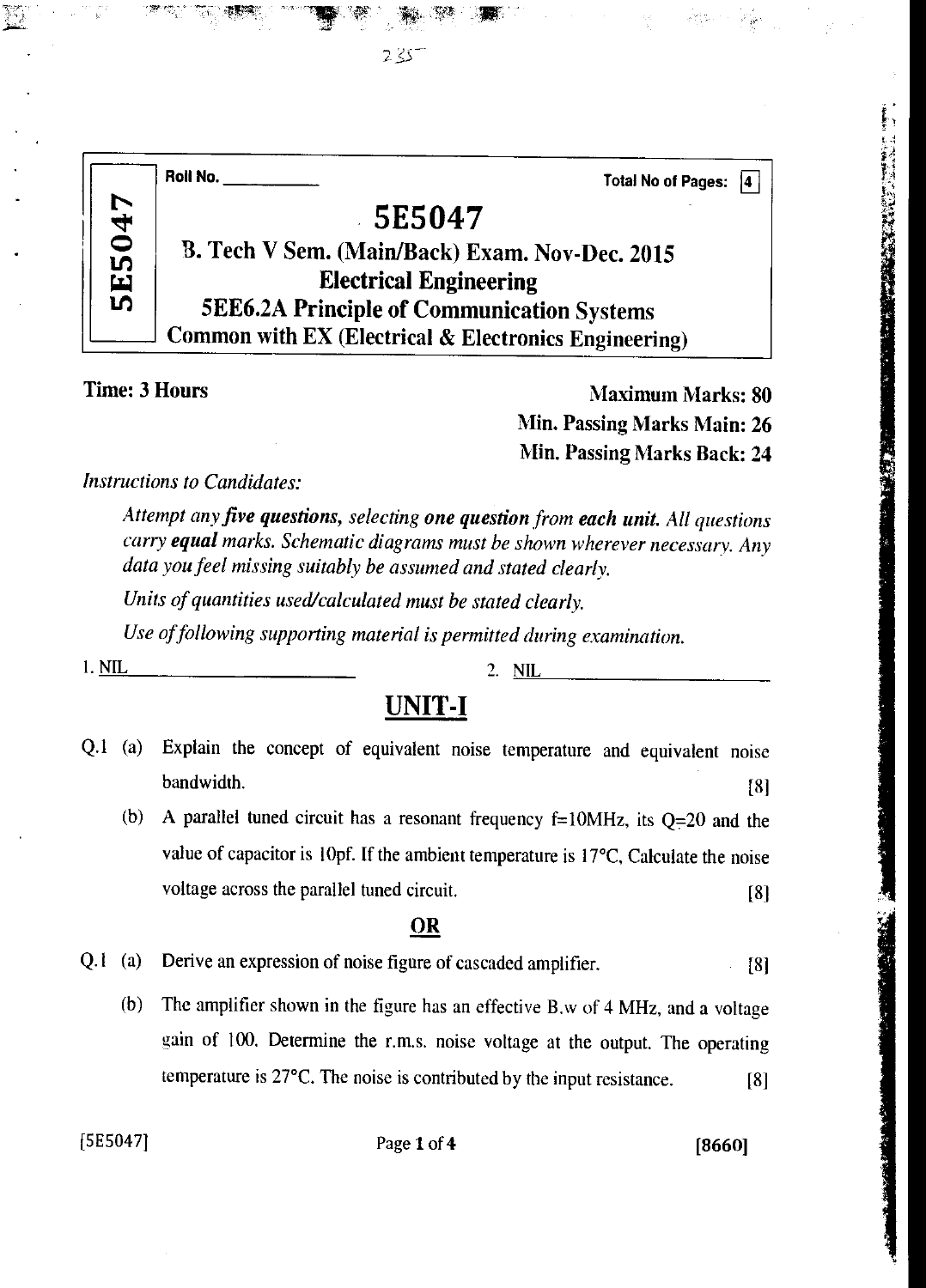

- Q.2 (a) With the help of block diagram explain phase shift method for generating SSB signals. What are the benefits of SSB modulation? Sketch the SSB AM waveform for a single-tone modulating signal. What are the advantages and disadvantages of phase shift method. [10]
	- (b) The baseband signal is a voice signal which extends over a frequency range from 300Hz to 3400Hz. It is transmitted by amplified modulation process using <sup>1</sup> MHz carrier frequency signal. Compare the signal transmission B.w by DSB-SC AM and SSB AM techniques. Draw the DSB-SC, SSB (USB), SSB (LSB) MHz carrier frequency signal. Compare the signal transmission B.w by DSB-SC<br>AM and SSB AM techniques. Draw the DSB-SC, SSB (USB), SSB (LSB)<br>spectrum. [6]

- Q.2 (a) Explain the working of diode ring modulator for generation of DSB-SC  $[10]$ signal.
	- (b) A carrier wave of frequency 20 kHz is amplified modulated by a modulating  $signal -$  [6]

 $m(t) = \cos 2\pi \times 10^3 t + \cos 4\pi \times 10^3 t$ 

Find the corresponding DSB-SC signal.

 $[5E5047]$  Page 2 of 4 [8660]

كالخبائنة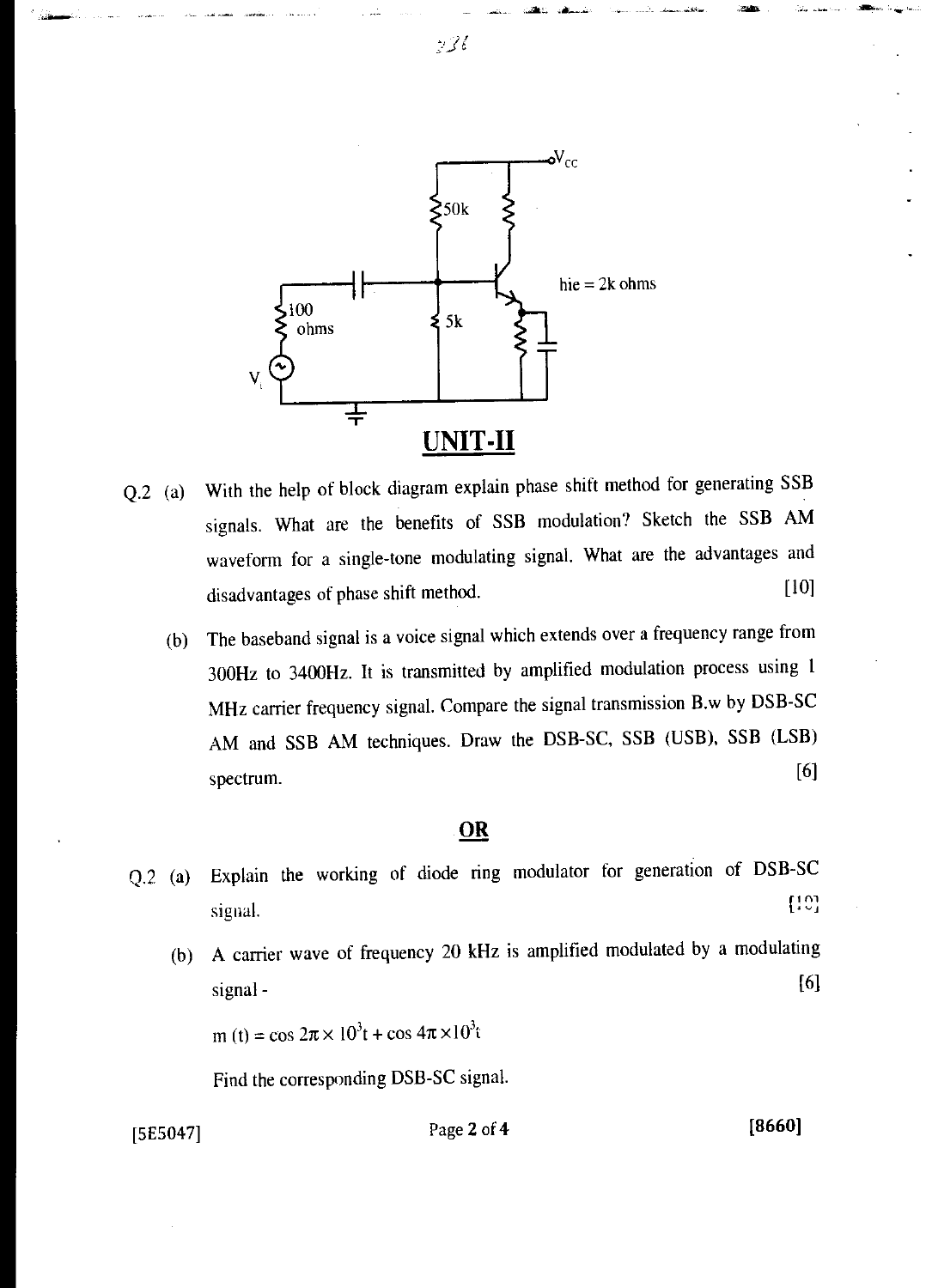### **UNIT-ill**

 $2.3\%$ 

Q.3 (a) Explain the Armstrong method for FM generation.. Compare the narrowband FM and Broadband FM. [10] (b) A 101MHz carrier is modulated by a 500 Hz audio signal. If the carrier Voltage is 10V and the max deviation is 75 kHz, write the equation of this modulated and Broadband FM. [10]<br>
A 101MHz carrier is modulated by a 500 Hz audio signal. If the carrier Voltage<br>
is 10V and the max deviation is 75 kHz, write the equation of this modulated<br>
wave. [6]<br> **OR** 

#### OR

- Q.3 (a) What is the PLL capture range? Compare it with PLL lock range. What are the advantages in using PLL versus traditional FM detectors? Explain how a PLL is used as FM demodulator. [10]
	- (b) The maximum deviation allowed in an FM broadcast system is 75 kHz. If the modulating signal is a single-tone sinusoid of 10 kHz, find the B.w of the FM signal. What will be the change in B.w if modulating frequency is doubled? Determine the B.w when modulating signal's amplitude is also doubled. [6]

### **UNIT-IV**

Q.4 (a) Calculate the figure of merit for single tone modulation in FM receiver. Take suitable assumption if required. [10] (b) What is the significance of Pre-emphasis and De- emphasis in Communication [6] system?

#### OR

Q.4 (a) Calculate Signal to Noise ratio for a double sideband with carrier and obtain its figure of merit. [10]

[5E5047] **Page 3 of 4** [8660]

「1990年の「1990年の大きくのことになっている」ということが、そのことは、このことは、このことは、このことは、このことは、このことは、このことは、このことは、このことは、このことは、このことは、このことは、このことは、このことは、このことは、このことは、このことは、このことは、このことは、このことは、このことは、このことは、このことは、このことは、このことは、このことは、このことは、このことは、このことは、このことは、このことは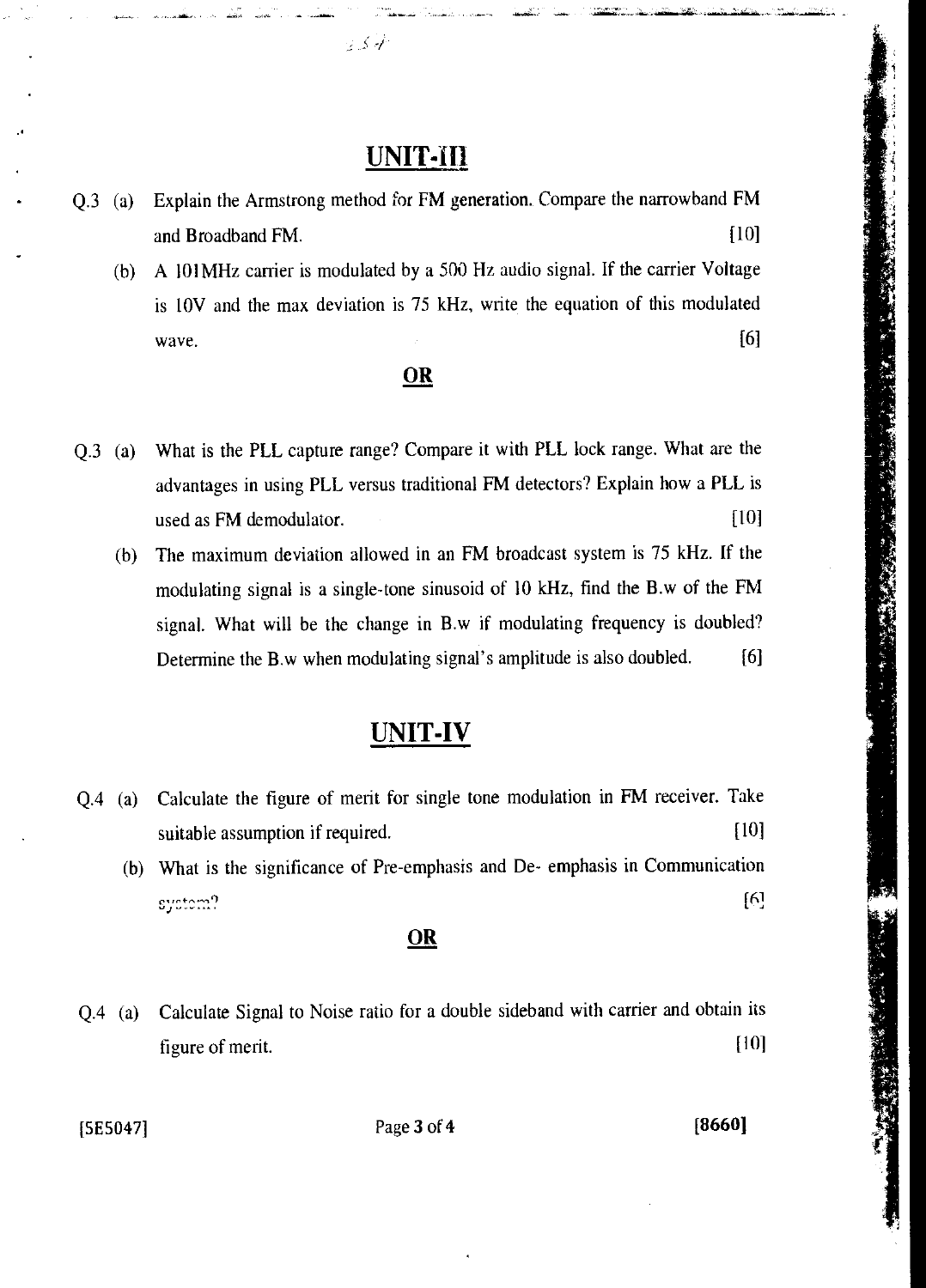(b) Derive an expression for the figure of merit when the modulating signal f(t) is a single sinusoid given by  $t(t) = m_a A$  Cos w<sub>m</sub>t, where  $m_a$  is the modulation index, and A is the carrier amplitude.

Find the value xy figure of merit when the depth of modulation is - (a)100% (b) 50%. [6]

### UNIT-V

Q.5 Compare PAM, PWM and PPM. Draw the circuit diagram of PAM modulation and demodulation and explain this. [16]

#### **OR**

- Q.5 (a) Compare natural and flat top sampling. Why is flat-top sampling preferred over natural sampling. [10] [10]
	- (b) The signal  $X(t) = \cos 5\pi t + \cos 10\pi t$  is instantaneously sampled. The interval between the samples is Ts. [6]
		- (i) Find the maximum allowable value of Ts
		- (ii) To reconstruct, the signal is passed through a low-pass filter. Find the minimum filter B.w to reconstruct the signal without distortion.

--------------------

 $[5E5047]$   $2\text{age } 4 \text{ of } 4$   $[8660]$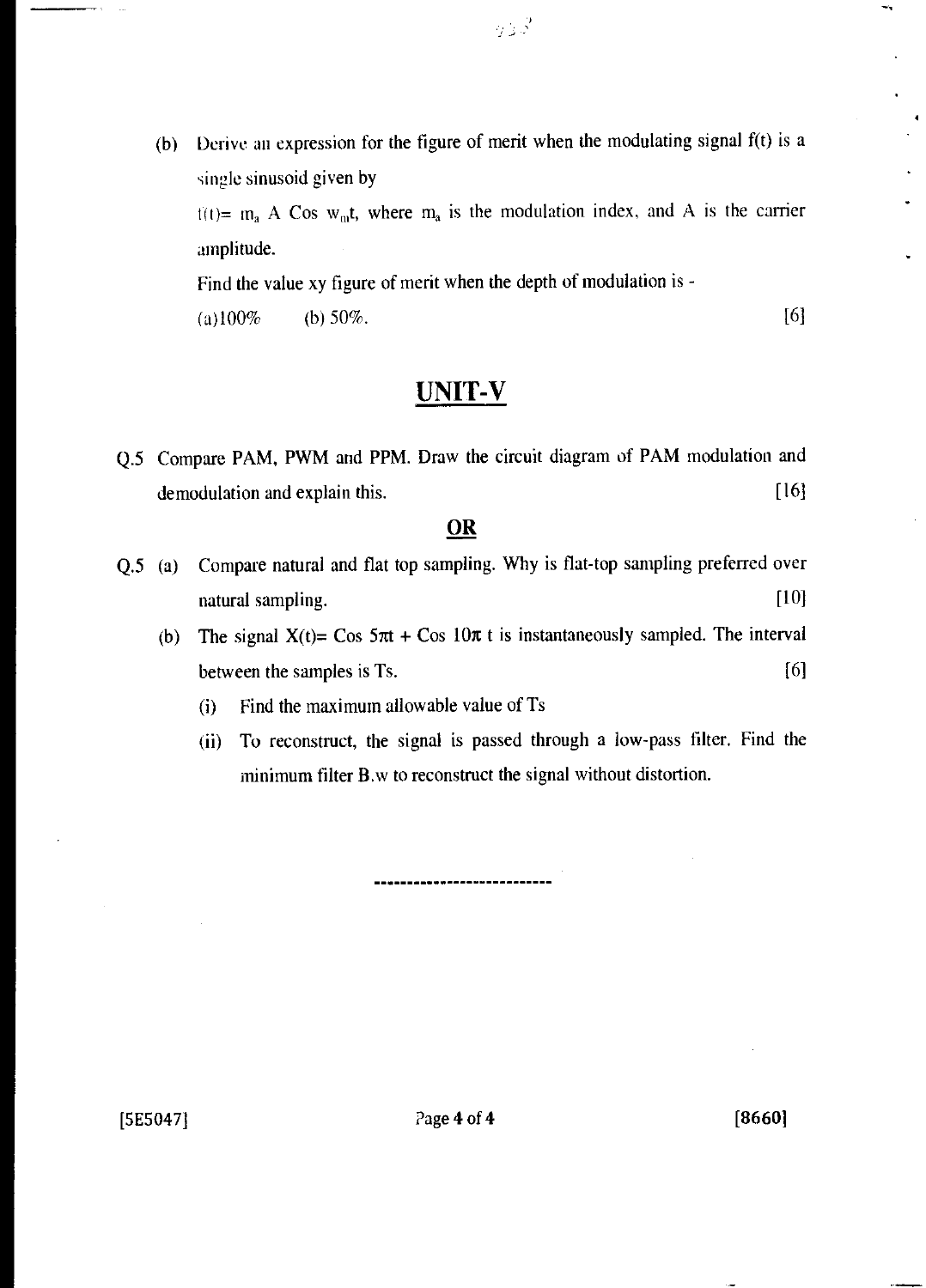|     | Roll No.<br><b>Total No of Pages:</b><br>13.   |
|-----|------------------------------------------------|
| 126 | 5E3126                                         |
|     | B. Tech V Sem. (Old Back) Exam. Nov-Dec. 2015  |
| E3  | <b>Electrical Engineering</b>                  |
| LO  | <b>5EE4 (O) Generation of Electrical Power</b> |
|     |                                                |

### **Time: 3 Hours Maximum Marks: 80** Min. Passing Marks Back: 24

*Instructions to Candidates:* 

*Attempt any five questions, selecting one question from each unit. All questions carry equal marks. Schematic diagrams must be shown wherever necessary. Any data you feel missing suitably be assumed and stated clearly.* 

*Units of quantities used/calculated must be stated clearly.* 

*Use of following supporting material is permitted during examination.* 

**1.** <u>NIL</u> 2. NIL 2. NIL 2.

### UNIT-I

| Q.I | $\left( a\right)$ | Explain the basic schemes and working principle of Gas Power Plant with open |                   |
|-----|-------------------|------------------------------------------------------------------------------|-------------------|
|     |                   | cycle.                                                                       | [8]               |
|     | (b)               | Discuss the advantages and disadvantages of using pulverized coal in steam   |                   |
|     |                   | power plants.                                                                | $\lceil 8 \rceil$ |
|     |                   | OR                                                                           |                   |
| Q.1 | (a)               | Explain the concept of Fissile and Fertile materials in Nuclear Power Plant. | [3]               |
|     | (b)               | Write short notes on:-                                                       | [8]               |
|     |                   | (1)<br>Boiling water reactor                                                 |                   |
|     |                   | (2)<br>Heavy water reactor                                                   |                   |
|     |                   | (3)<br>Fast breeder reactor                                                  |                   |
|     |                   |                                                                              |                   |

[5E3126] Page 1 of 3 1760]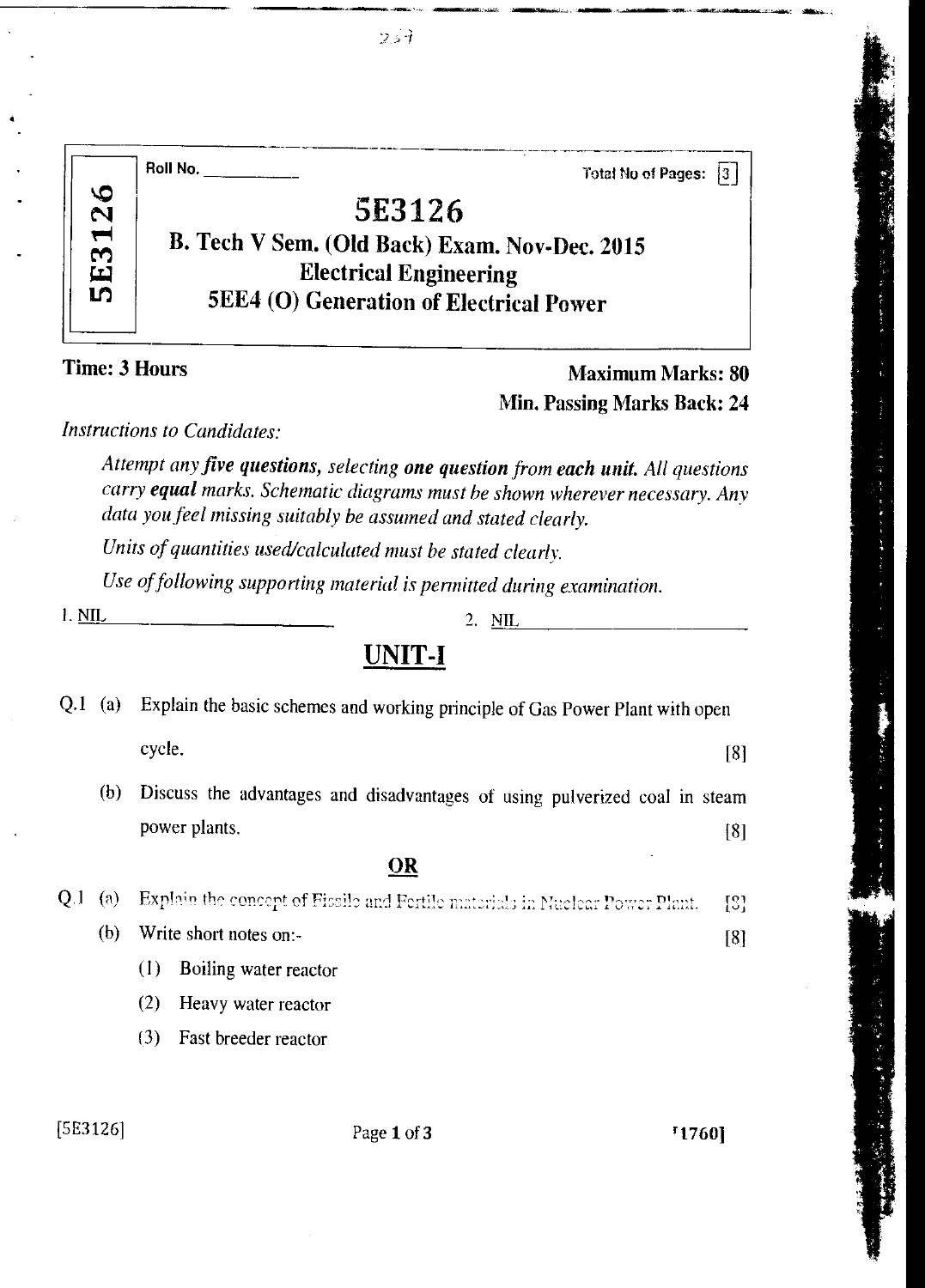### UNIT-II

- Q.2 (a) Explain the impact of (i) thermal (ii) gas type Power Plants on environment. [8]
	- (b) Briefly explain Renewable Non-renewable energy sources. [8]

#### OR

- Q.2 (a) What prohibits large-scale utilization of Solar Power for electricity generation?[8]
	- (b) Discuss the role of natural resources and sustainable energy system in present  $\blacksquare$ context.  $[8]$

### UNIT-III

|  | Q.3 (a) Explain the types of Load and Chronological Load Curves. | [8]               |
|--|------------------------------------------------------------------|-------------------|
|  | (b) Explain following $-\frac{1}{2}$                             | $\lceil 8 \rceil$ |
|  |                                                                  |                   |

- (1) Maximum demand
- (2) Load factor
- (3) Diversity factor

#### **OR**

| $O.3$ (a) | Describe causes and effects of low Power Factor and also explain the advantages |
|-----------|---------------------------------------------------------------------------------|
|           | $\lceil 8 \rceil$<br>of Power Factor improvement.                               |
|           | Explain the role of shunt capacitors and synchronous condensers in Power Factor |

improvement. [8]

### UNIT-IV

|  |  | Q.4 (a) Explain the capital cost of plant and annual fixed and operating costs of plants.[8] |
|--|--|----------------------------------------------------------------------------------------------|
|--|--|----------------------------------------------------------------------------------------------|

(b) Describe the role of load diversity in nower system economics  $[8]$ 

### **OR**

|     | Q.4 (a) Explain the method for calculating most economic power factor when KW  |                   |
|-----|--------------------------------------------------------------------------------|-------------------|
|     | demand is constant.                                                            | $\lceil 8 \rceil$ |
| (b) | Explain the concept of co-generation and energy conservation in terms of power |                   |
|     | plant economics.                                                               | $\lceil 3 \rceil$ |

[5E3126] Page 2 of 3 [1760]